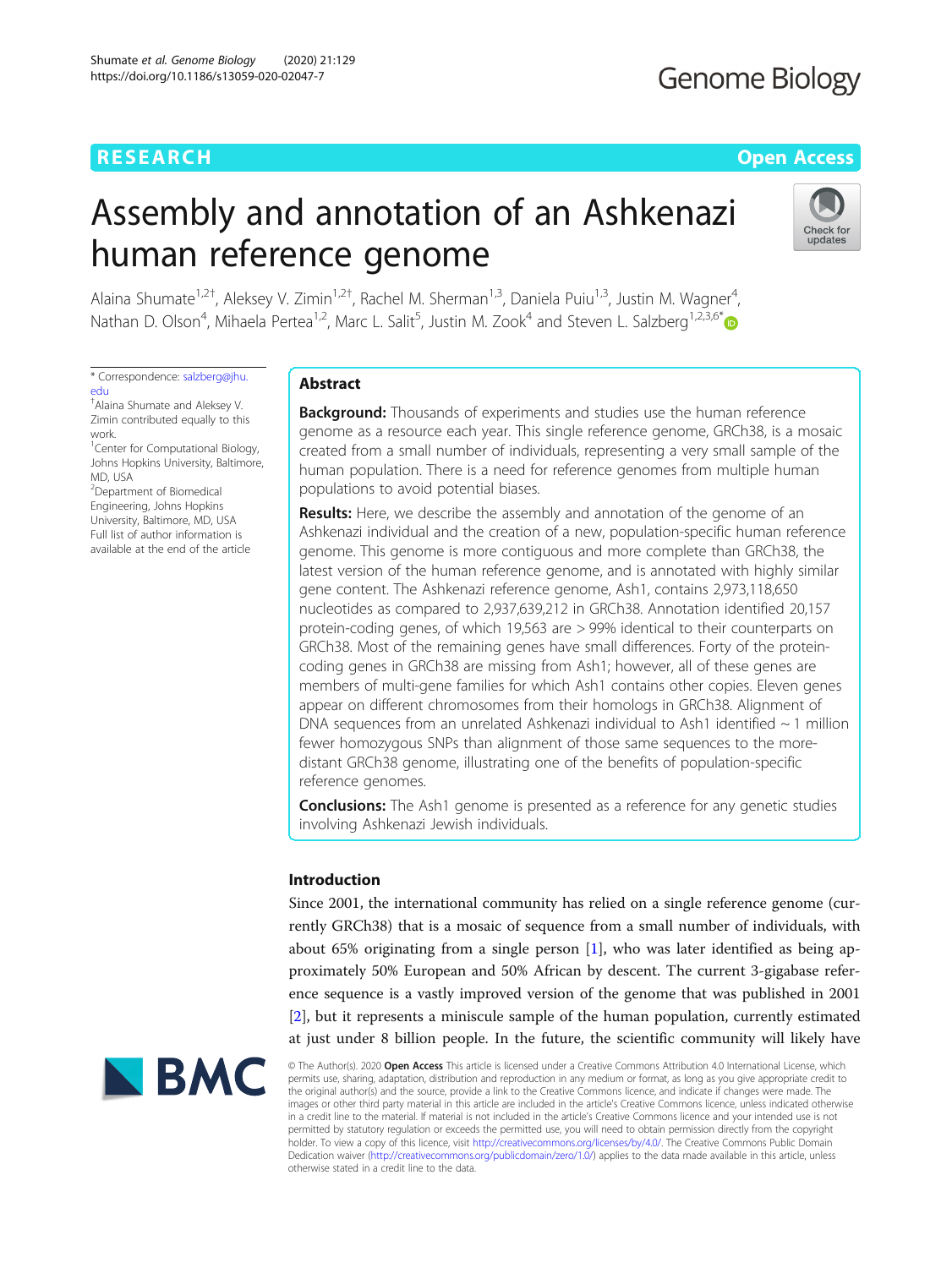hundreds and eventually thousands of reference genomes, representing many different sub-populations. For now, though, all human protein-coding genes, RNA genes, and other important genetic features are mapped onto the coordinate system of the reference genome, as are millions of single-nucleotide polymorphisms (SNPs) and larger structural variants. Large-scale SNP genotyping arrays, exome capture kits, and countless other genetic analysis tools are also based on GRCh38.

Many studies have pointed out that a single genome is inadequate for a variety of reasons, such as inherent bias towards the reference genome  $[3-5]$  $[3-5]$  $[3-5]$ . The availability of reference genomes from multiple human populations would greatly aid attempts to find genetic causes of traits that are over- or under-represented in those populations, including susceptibility to disease [[6\]](#page-16-0). Another drawback of relying on a single reference genome is that it almost certainly contains minor alleles at some loci, which in turn confounds studies focused on variant discovery and association of those variants with disease  $[6-9]$  $[6-9]$  $[6-9]$  $[6-9]$ .

The worldwide scientific community is currently engaged in whole-genome sequencing of hundreds of thousands of people, and several countries have announced plans to sequence millions more. Despite this enormous investment, the initial analysis of all of these genomes relies, for now, on just one reference genome, GRCh38. Variants present in regions that are missing from this genome will be essentially invisible until other reference genomes are available. Although many human genome assemblies have been published in recent years, none has undergone the full set of steps, particularly annotation, necessary to create a reference genome that can be used in the same manner as GRCh38 (although the Korean AK1 genome [\[10](#page-16-0)] included some annotation). Necessary steps include ordering and orienting all contigs along chromosomes, filling in gaps as much as possible, and annotating the resulting assembly with all known human genes. Because so much of the literature also relies on the current naming system for human genes, annotation of new reference genomes should also use the same terminology and gene identifiers to be maximally useful. Here, we describe the first such effort to create an alternative human reference genome, which we have called Ash1, based on deep sequencing of an Ashkenazi individual. The Ash1 genome and annotation is freely available through <https://github.com/AshkenaziGenome/Assembly> and has been deposited in GenBank as accession GCA\_011064465.1 and BioProject PRJNA607914.

#### Results

For the creation of the first human reference genome to be assembled from a single individual, we chose HG002, an Ashkenazi individual who is part of the Personal Genome Project (PGP). The PGP uses the Open Consent Model, the first truly open-access platform for sharing individual human genome, phenotype, and medical data [[11,](#page-16-0) [12](#page-16-0)]. The consent process educates potential participants on the implications and risks of sharing genomic data, and about what they can expect from their participation. Open consent has allowed for the creation of the world's first human genome reference materials (HG002 is NIST Reference Material 8391) from Genome In A Bottle (GIAB), which is being used for calibration, genome assembly methods development, and lab performance measurements [[13](#page-16-0), [14\]](#page-16-0). All raw sequence data for this project was obtained from GIAB, where it is freely available to the public [[15\]](#page-16-0).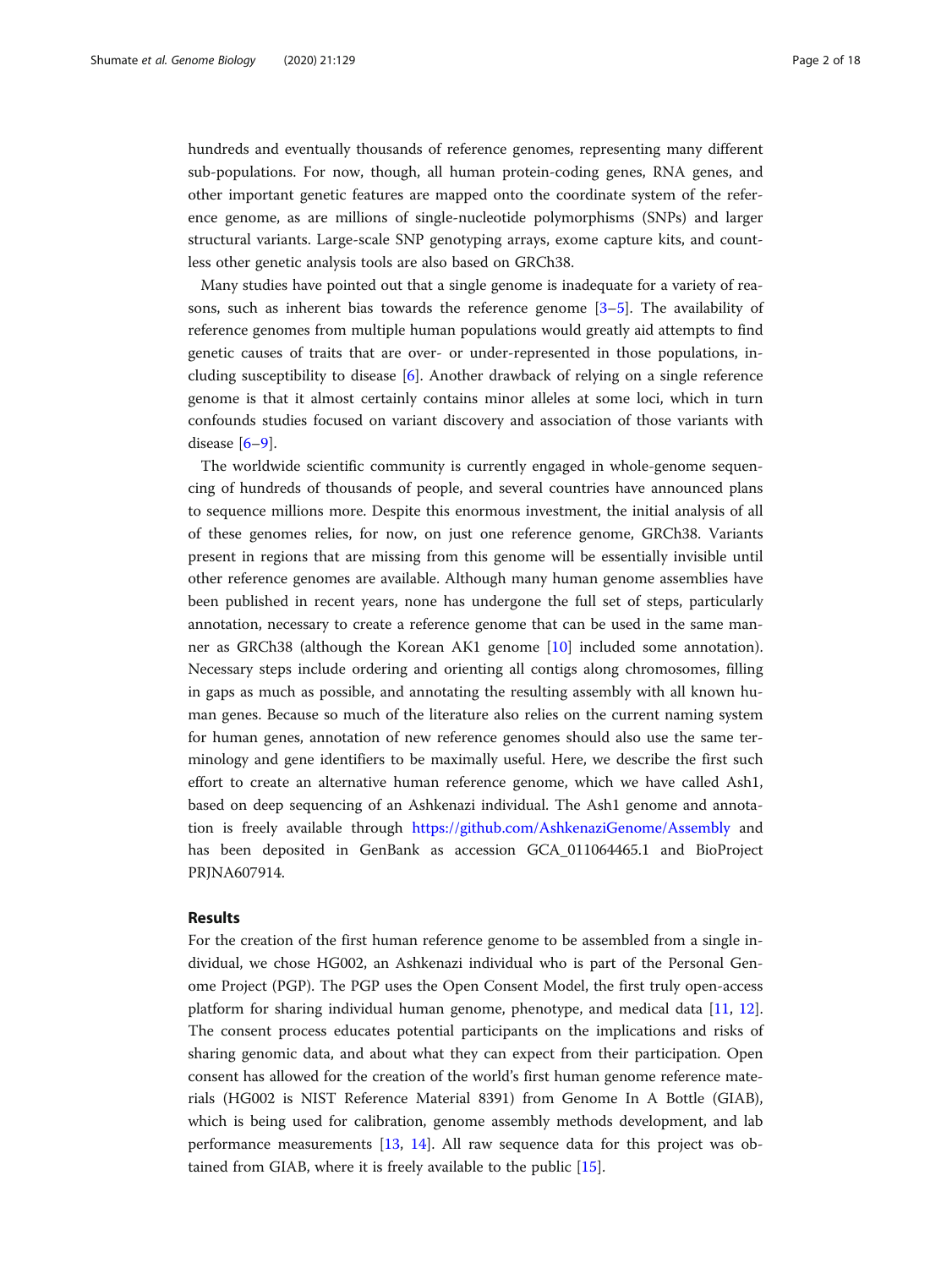We assembled the HG002 genome from a combination of three deep-coverage data sets: 249-bp Illumina reads, Oxford Nanopore (ONT) reads averaging over 33 kbp in length, and high-quality PacBio "HiFi" reads averaging 9567 bp (Table 1).

We initially created two assemblies: one using Illumina and ONT reads, and a second using all three data sets, including the PacBio HiFi reads. The addition of PacBio HiFi data resulted in slightly more total sequence in the assembly (2.99 Gb vs. 2.88 Gb) and a substantially larger contig N50 size (18.2 Mb vs. 4.9 Mb). This assembly, designated Ash1 v0.5, was the basis for all subsequent refinements.

#### Mapping the assembly onto chromosomes

To create chromosome assignments for the Ash1 v0.5 assembly, we used alignments to GRCh38 to map most of the scaffolds onto chromosomes. The steps described in the "[Methods](#page-12-0)" section generated a series of gradually improved chromosome-scale assemblies, resulting in Ash1 v1.7. Ash1 v1.7 has greater contiguity and smaller gaps than GRCh38, as shown in Table [2](#page-3-0). Note that in the process of building these chromosomes, a small amount of GRCh38 sequence (58.3 Mb, 2% of the genome) was used to fill gaps in Ash1. These regions include some difficult-to-assemble regions that have been manually curated for GRCh38. In total, the estimated size of all gaps in Ash1 is 82.9 Mbp, versus 84.7 Mbp in GRCh38.p13.

As part of the assembly improvement process, we searched one of the preliminary Ash1 assemblies (v1.1) for the 12,745 high-quality, isolated structural variants (insertions and deletions  $\geq$  50 bp) that Zook et al. identified by comparing the Ashkenazi trio data to GRCh37 [[16\]](#page-16-0). That study used four different sequencing technologies and multiple variant callers to identify variants and filter out false positives. Of these 12,745 SVs, 5807 are homozygous and 6938 are heterozygous. We expected the Ash1 assembly to agree with nearly all of the homozygous variants. Because Ash1 captures just one haplotype, we expected that it would agree with approximately half of the heterozygous SVs, assuming that the assembly algorithm chose randomly between the haplotypes when deciding which variant to include in the final consensus. Of the 5807 homozygous variants, 5284 (91%) were present using our match criteria (see the "[Methods](#page-12-0)" section), and 3922 (56.5%) of 6938 heterozygous variants were present. All variants were found at the correct location.

We also made small  $(≤ 5 bp)$  variant calls on Ash1 v1.1 and compared these to the HG002 v4.0 benchmark variants from GIAB, which we used to correct numerous substitution and indel errors (see the "[Methods](#page-12-0)" section), yielding Ash 1 v1.2. We then re-aligned the Ash1 assembly to GRCh38, re-called variants, and benchmarked these variants against the newly developed v4.1 GIAB benchmark set. Of the variants inside the v4.1 benchmark regions, the Ash1 variants matched 1,256,458 homozygous and 1,

| Sequencing technology Number of reads Mean read length (bp) Total sequence (bp) Genome coverage |             |        |                 |     |
|-------------------------------------------------------------------------------------------------|-------------|--------|-----------------|-----|
| <b>Illumina</b>                                                                                 | 883.914.482 | 249    | 219,763,641,914 | 71x |
| ONT                                                                                             | 2.090.962   | 33.889 | 70.861.178.054  | 23x |
| PacBio HiFi                                                                                     | 9,270,502   | 9567   | 88,695,245,383  | 29x |

**Table 1** Sequence data for assembly of the HG002 genome, all taken from the Genome In A Bottle Project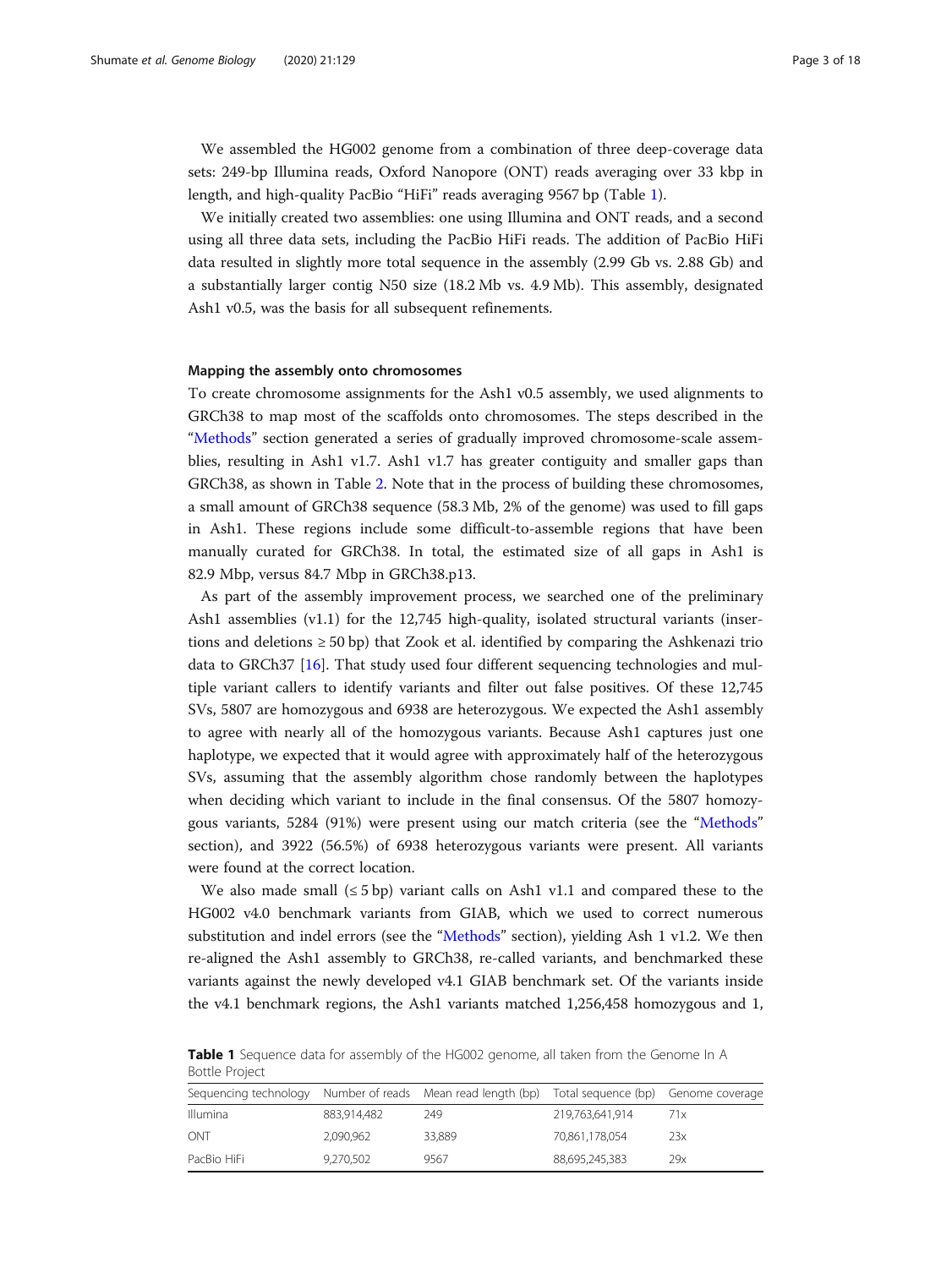| Chr            | Ash1 v1.7     |            | GRCh38.p13  |               |            |                |
|----------------|---------------|------------|-------------|---------------|------------|----------------|
|                | Length (bp)   | Gap length | No. of gaps | Length (bp)   | Gap length | No. of gaps    |
| $\mathbf{1}$   | 232,280,045   | 18,214,772 | 193         | 230,481,014   | 18,455,408 | 164            |
| $\overline{2}$ | 241,581,444   | 1,282,527  | 66          | 240,548,237   | 1,625,292  | 24             |
| 3              | 199,411,976   | 76,238     | 57          | 198,100,142   | 125,417    | 20             |
| $\overline{4}$ | 190,408,510   | 301,999    | 18          | 189,752,667   | 441,888    | 16             |
| 5              | 181,608,321   | 176,942    | 62          | 181,265,378   | 202,881    | 35             |
| 6              | 170,304,801   | 502,300    | 23          | 170,078,523   | 607,456    | 13             |
| 7              | 160,669,899   | 205,711    | 66          | 158,970,135   | 355,838    | 15             |
| 8              | 144,953,907   | 151,700    | 15          | 144,768,136   | 250,500    | 10             |
| 9              | 122,110,712   | 16,459,698 | 110         | 121,790,553   | 16,534,164 | 41             |
| 10             | 134,496,302   | 289,022    | 41          | 133,262,998   | 514,424    | 42             |
| 11             | 135,108,547   | 191,392    | 72          | 134,533,742   | 482,880    | 15             |
| 12             | 135,338,731   | 36,440     | 82          | 133,137,819   | 117,490    | 25             |
| 13             | 98,916,572    | 129,842    | 57          | 97,983,128    | 371,200    | 18             |
| 14             | 90,842,875    | 254,999    | 49          | 90,568,149    | 315,569    | 23             |
| 15             | 91,928,716    | 336,427    | 34          | 84,641,325    | 339,864    | 17             |
| 16             | 82,665,194    | 8,252,197  | 64          | 81,805,944    | 8,412,401  | 19             |
| 17             | 83,177,337    | 171,631    | 30          | 82,920,216    | 267,225    | 34             |
| 18             | 81,463,364    | 66,719     | 72          | 80,089,605    | 163,680    | 59             |
| 19             | 67,231,982    | 98,278     | 16          | 58,440,758    | 106,858    | $\overline{7}$ |
| 20             | 65,005,954    | 106,299    | 121         | 63,944,257    | 329,910    | 88             |
| 21             | 40,375,064    | 758,589    | 80          | 40,088,622    | 1,601,361  | 47             |
| 22             | 42,624,612    | 729,999    | 117         | 39,159,782    | 1,138,686  | 42             |
| Χ              | 153,528,413   | 671,671    | 38          | 154,893,034   | 1,127,861  | 27             |
| Y              | 27,085,372    | 33,413,257 | 33          | 26,415,048    | 30,792,367 | 54             |
| Total          | 2,973,118,650 | 82,878,649 | 1516        | 2,937,639,212 | 84,680,620 | 855            |

<span id="page-3-0"></span>Table 2 Comparison of chromosome lengths and gaps between Ash1 and GRCh38. Chromosome lengths exclude all "N" characters. Every sequence of Ns was counted as a gap except for leading and trailing Ns. Several GRCh38 chromosomes begin or end with lengthy sequences of Ns numbering millions of bases; these were not counted as gaps here

041,476 heterozygous SNPs, and 187,227 homozygous and 193,524 heterozygous indels. After excluding variant calls within 30 bp of a true variant, 79,269 SNPs and 17,439 indels remained, which (assuming these are all errors in Ash1) corresponds to a quality value (QV) of approximately Q45 for substitution errors. Most of these variants (52,191 SNPs and 4629 indels) fall in segmental duplications, possibly representing missing duplications in Ash1 or imperfect polishing by short reads. In summary, the quality of the Ash1 assembly is very high, with an estimated substitution quality value of 62 and an indel error rate of 2 per million bp after excluding known segmental duplications, tandem repeats, and homopolymers.

#### Comparison of variant calling using Ash1 versus GRCh38

One of the motivations for creating new reference genomes is that they provide a better framework for analyzing human sequence data when searching for genetic variants linked to disease. For example, a study of Ashkenazi Jews that collected whole-genome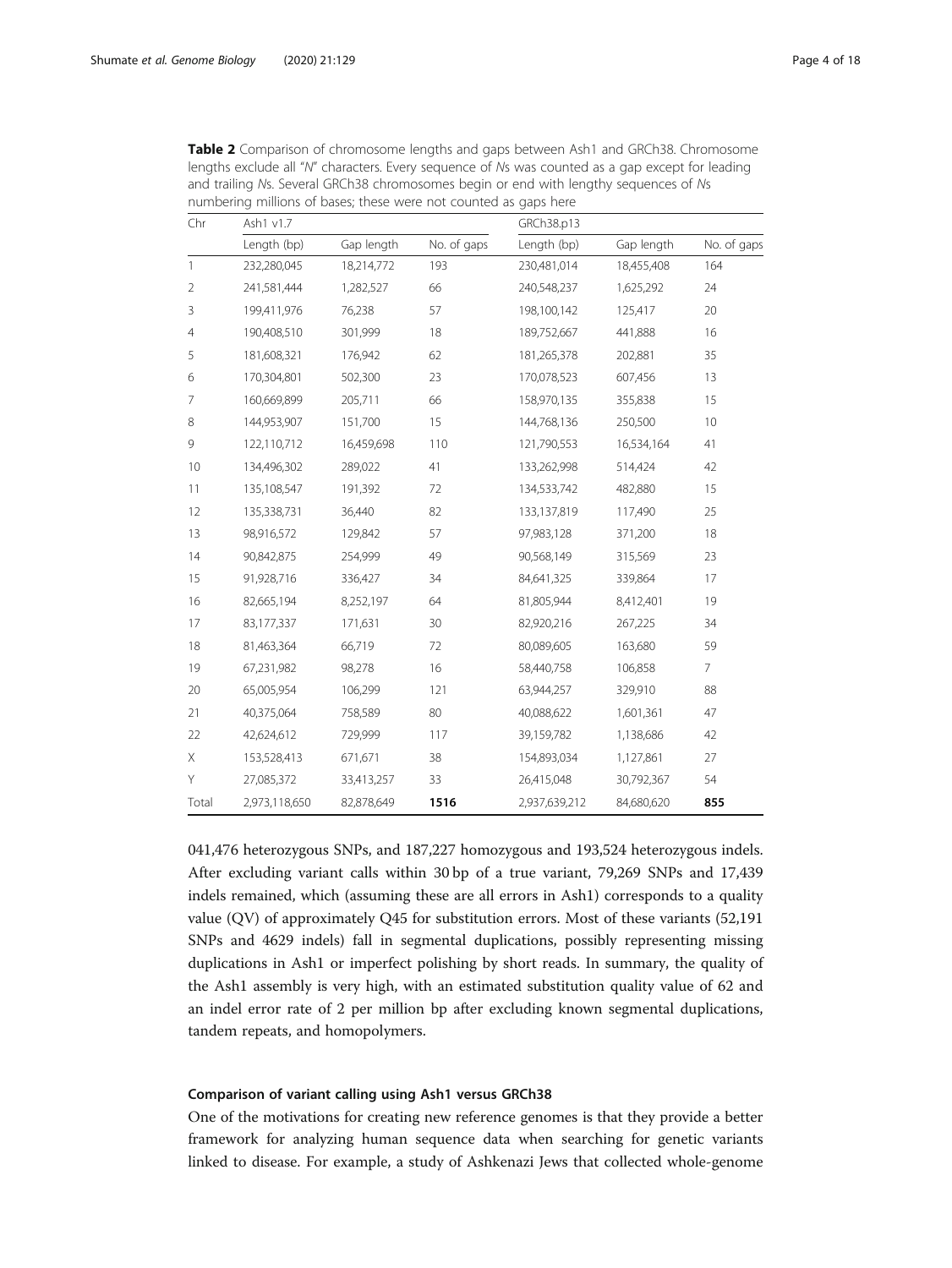shotgun (WGS) data should use an Ashkenazi reference genome rather than GRCh38. Because the genetic background is similar, fewer variants should be found when searching against Ash1.

To test this expectation, we collected WGS data from a male participant in the Personal Genome Project, PGP17 (hu34D5B9). This individual is estimated to be 66% Ashkenazi according to the PGP database, which was the highest estimated fraction available from already-sequenced PGP individuals. We downloaded 983,220,918,100-bp reads (approximately 33x coverage) and aligned them to both Ash1 and GRCh38 using Bowtie2 [[17\]](#page-16-0). A slightly higher fraction of reads (3,901,270, 0.5%) aligned to Ash1 than to GRCh38.

We then examined all single-nucleotide variants (SNVs, see the "[Methods](#page-12-0)") between PGP17 and each of the two reference genomes. To simplify the analysis, we only considered locations where PGP17 was homozygous. In our comparisons to Ash1, we first identified all SNVs and then examined the original Ash1 read data to determine whether, for each of those SNVs, the Ash1 genome contained a different allele that matched PGP17.

In total, the number of homozygous sites in PGP17 that disagreed with Ash1 was 1,333,345, versus 1,700,364 when we compared homozygous sites in PGP17 to GRCh38 (Additional file [1](#page-15-0): Table S1). We then looked at the underlying Ash1 read data for the 1.33 million SNV sites that initially mismatched, and found that for approximately half of them, the Ash1 genome was heterozygous, with one allele matching PGP17. If we restricted SNVs to sites where PGP17 and Ash1 are both homozygous (plus a very small number of locations where Ash1 contains two variants that both differ from PGP17), this reduced the total number of SNVs even further, to 707,756. Thus, we found just under 1 million fewer homozygous SNVs when using Ash1 as the reference for PGP17. Note that rather than aligning to Ash1, one could instead align the reads to GRCh38 and then remove known population-specific variants. This two-step process, although more complex, might yield similar results, except for regions of Ash1 that are simply missing from GRCh38.

#### Comparison against common Ashkenazi variants

To examine the extent to which Ash1 contains known, common Ashkenazi variants (relative to GRCh38), we examined SNVs reported at high frequency in an Ashkenazi population from the Genome Aggregation Database (gnomAD) [\[18](#page-16-0)]. GnomAD v3.0 contains SNV calls from short-read whole-genome data from 1662 Ashkenazi individuals. Because some variants were only called in a subset of these individuals, we considered only variant sites that were reported in a minimum of 200 people. We then collected major allele SNVs, requiring the allele frequency to be above 0.5 in the sampled population. We further restricted our analysis to single-base substitutions. This gave us 2,008,397 gnomAD SNV sites where the Ashkenazi major allele differed from GRCh38.

We were able to precisely map 1,790,688 of the 2,008,397 gnomAD sites from GRCh38 onto Ash1 (see the "[Methods](#page-12-0)" section). We then compared the GRCh38 base to the Ashkenazi major allele base at each position, and we also examined the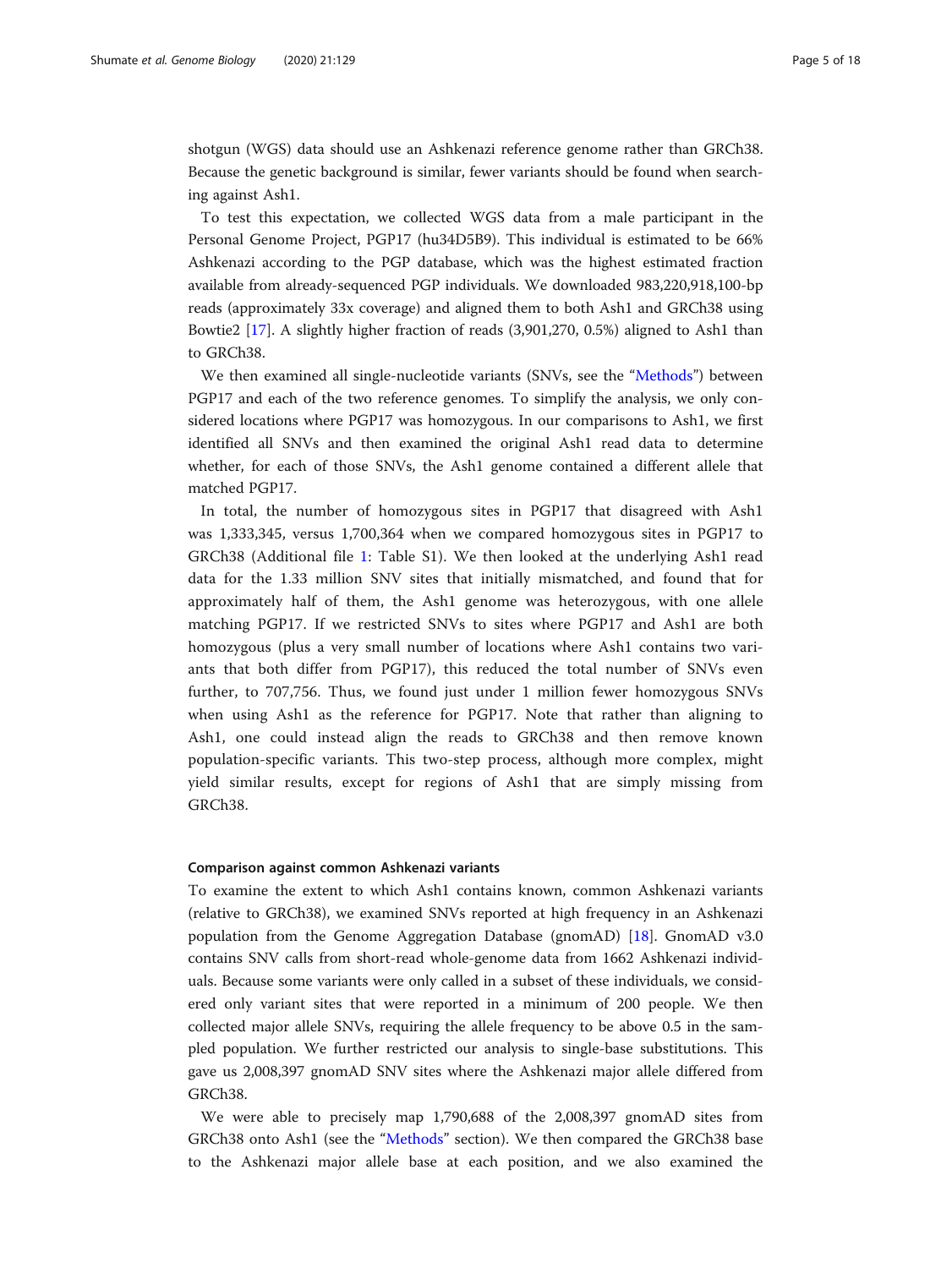alternative alleles in Ash1 at sites where it is heterozygous. For sites where the read data showed that HG002 was heterozygous and had both the Ashkenazi major allele and the GRCh38 allele, we replaced the Ash1 base, if necessary, to ensure that it matched the major allele. After these replacements, Ash1 contained the Ashkenazi major allele at 88% (1,580,866) of the 1.79 million sites. At the remaining sites, Ash1 either matched the GRCh38 allele because HG002 is homozygous for the reference allele (204,729 sites), or it contained a third allele matching neither GRCh38 nor the gnomAD major allele (5093 sites). These modifications should further reduce the number of reported SNVs when aligning an Ashkenazi individual to Ash1.

Worth noting is that, as the frequency of the major allele in the gnomAD Ashkenazi population increases, the proportion of sites where Ash1 matched the major allele increases as well. For example, of SNVs that have an allele frequency  $> 0.9$  in the gnomAD Ashkenazi population, over 98% are represented in Ash1 (Table 3).

#### Annotation

A vital part of any reference genome is annotation: the collection of all genes and other features found on the genome. To allow Ash1 to function as a true reference genome, we have mapped all of the known genes used by the scientific community onto its coordinate system, using the same gene names and identifiers. Several different annotation databases have been created for GRCh38, and for Ash1, we elected to use the CHESS human gene database [[19](#page-16-0)] because it is comprehensive, including all of the protein-coding genes in both GENCODE and RefSeq, the two other widely used gene databases, and because it retains the identifiers used in those catalogs. The noncoding genes differ among the three databases, but CHESS has the largest number of gene loci and isoforms. We used CHESS version 2.2, which has 42,167 genes on the primary chromosomes (excluding the GRCh38 alternative scaffolds), of which 20,197 are protein coding.

Mapping genes from one assembly to another is a complex task, particularly for genes that occur in highly similar, multi-copy gene families. The task is even more complex when the two assemblies represent different individuals (rather than simply different assemblies of the same individual), due to the presence of single-nucleotide differences, insertions, deletions, rearrangements, and genuine variations in copy number between the individuals. We needed a method that would be robust in the face of all of these potential differences.

Table 3 The proportion of variant sites in the Ashkenazi reference genome that agree with major alleles from the gnomAD large-scale survey of the Ashkenazi population. Column headers show the frequency ranges of the Ashkenazi alternative alleles (ALT) from the gnomAD database. Row 3 shows the proportion of positions in Ash1 that agree with the gnomAD major allele where gnomAD differs from GRCh38

| Frequency (f) in Ashkenazi<br>population                       | $[0.25, 0.5]$ $(0.5, 0.6]$ $(0.6, 0.7]$ $(0.7, 0.8]$ $(0.8, 0.9]$ $(0.9, 1.0]$ |         |         |                 |      |         | Total     |
|----------------------------------------------------------------|--------------------------------------------------------------------------------|---------|---------|-----------------|------|---------|-----------|
| Total no. of sites at Ashkenazi<br>ALT allele frequency (f)    | 1.706.379                                                                      | 442.352 | 369.541 | 300.969 252.859 |      | 424.967 | 3,497,067 |
| Proportion of Ash1 sites that<br>match gnomAD Ashkenazi allele | 0.317                                                                          | 0.759   | 0.846   | 0.910           | 0955 | 0.982   | 0.607     |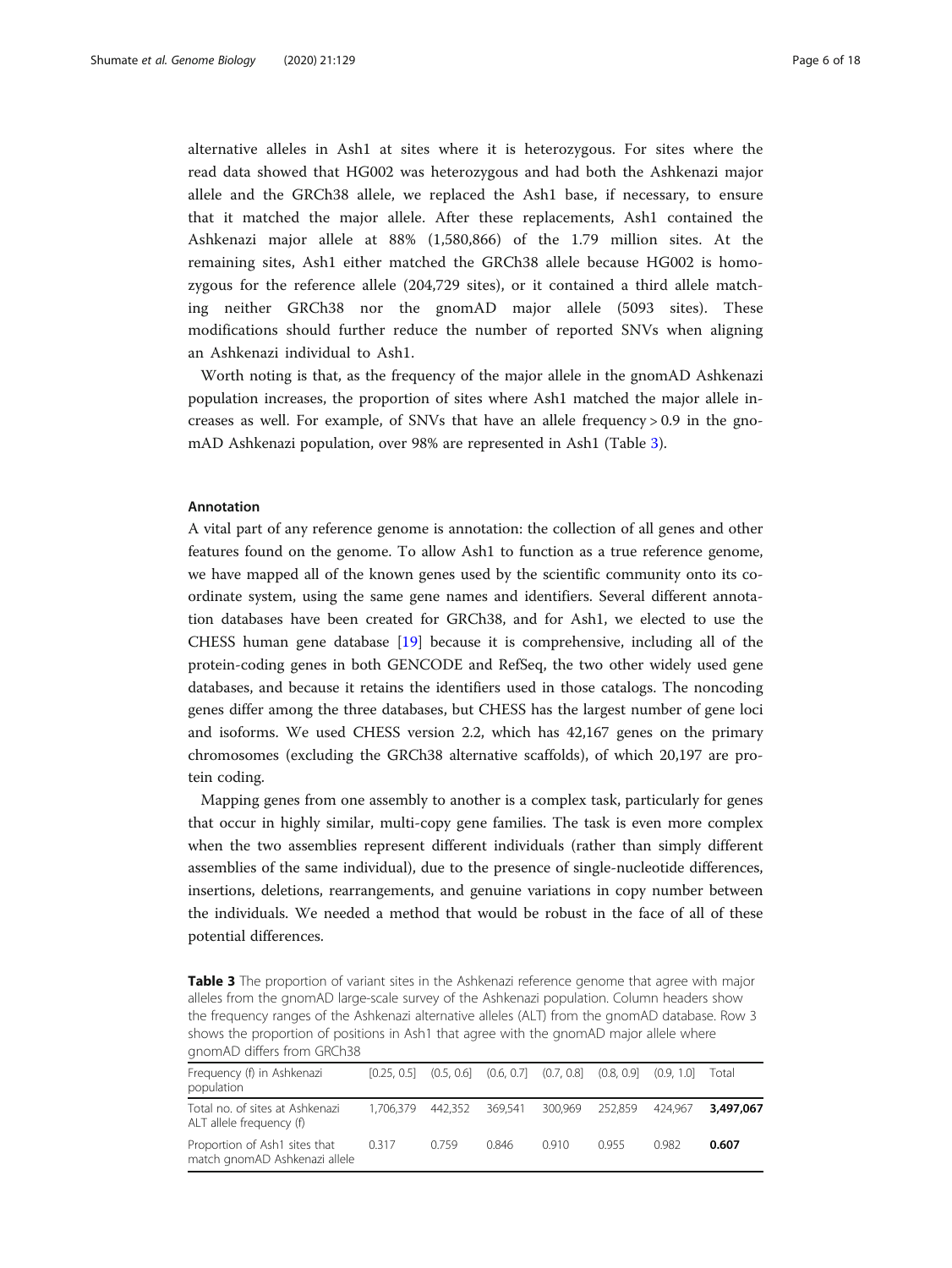<span id="page-6-0"></span>To address this problem, we used the recently developed Liftoff mapping tool, which in our experiments was the only tool that could map nearly all human genes from one individual to another. Liftoff takes all of the genes and transcripts from a genome and maps them, chromosome by chromosome, to a different genome. For all genes that fail to map to the same chromosome, Liftoff attempts to map them across chromosomes. Unlike other tools, it does not rely on a detailed map built from a whole-genome alignment, but instead, it maps each gene individually. Genes are aligned at the transcript level, including introns, so that processed pseudogenes will not be mistakenly identified as genes.

We attempted to map all 310,901 transcripts from 42,167 gene loci on the primary chromosomes in GRCh38 to Ash1. In total, we successfully mapped 309,900 (99.7%) transcripts from 42,070 gene loci onto the main chromosomes (Additional file [1](#page-15-0): Table S2). We considered a transcript to be mapped successfully if the mRNA sequence in Ash1 is at least 50% as long as the mRNA sequence on GRCh38. However, the vast majority of transcripts greatly exceed this threshold, with 99% of transcripts mapping at a coverage greater than or equal to 95% (Additional file [2:](#page-15-0) Figure S2). The sequence identity of the mapped transcripts is similarly high, with 99% of transcripts mapping with a sequence identity greater than or equal to 94% (Additional file [2:](#page-15-0) Figure S3).

#### Translocated genes

Of those genes with at least one successfully mapped isoform, 42,059 (99.7%) mapped to the corresponding locations on the same chromosome in Ash1. Of the 108 genes that initially failed to map, 11 genes mapped to a different chromosome in 7 distinct blocks (shown in Table 4), suggesting a translocation between the two genomes. Interestingly, 16 of the 22 locations involved in the translocations were in subtelomeric regions, which occurred in 8 pairs where both locations were near telomeres. This is consistent with previous studies reporting that rearrangements involving telomeres and subtelomeres may be a common form of translocation in humans [[20](#page-16-0)–[22\]](#page-16-0).

Table 4 Eleven genes from GRCh38, 4 of them protein coding, that map to a different chromosome on Ash1. Genes are sorted by their position on GRCh38. Genes that appear to have moved in a block via a single translocation are highlighted in colored rows. Subtelomeric coordinates are indicated by (T) next to the coordinates. Abbreviations: NC noncoding

| <b>CHESS ID</b>  | <b>Gene Name</b>  | Gene<br>Type   | <b>GRCh38 Location</b>        | <b>Ash1 Location</b>        |
|------------------|-------------------|----------------|-------------------------------|-----------------------------|
| CHS.460          | HNRNPCL4          | protein        | chr1:13164555-13165482        | chr6:113726526-113727453    |
| CHS.39870        | <b>USP17111</b>   | protein        | chr4:9215405-9216997          | chr11:71983132-71984724     |
| CHS.39871        | <b>USP17L12</b>   | protein        | chr4:9220152-9221744          | chr11:71978387-71979979     |
| CHS.54932        | WASH <sub>1</sub> | protein        | chr9:14475-30487 (T)          | chr20:50732-69104 (T)       |
| CHS.54933        | LOC107987041      | <b>NC</b>      | chr9:27657-30891 (T)          | chr20:65950-69493 (T)       |
| CHS.54934        | <b>FAM138C</b>    | <b>NC</b>      | chr9:34394-35864 (T)          | chr20:65083816-65085286 (T) |
| CHS.18492        | Unnamed           | N <sub>C</sub> | chr15:101959848-101960582 (T) | chr20:65088782-65089512 (T) |
| <b>CHS.18493</b> | WASH3P            | <b>NC</b>      | chr15:101960813-101976605 (T) | chr20:65089741-65105526 (T) |
| CHS.18494        | DDX1119           | <b>NC</b>      | chr15:101976558-101979093 (T) | chr20:65105479-65108014 (T) |
| CHS.20775        | LOC107987240      | N <sub>C</sub> | chr16:90199813-90211886 (T)   | chr20:2-12021 (T)           |
| CHS.59387        | DDX11L16          | N <sub>C</sub> | chrY:57212178-57214703 (T)    | chr20:48248-50782 (T)       |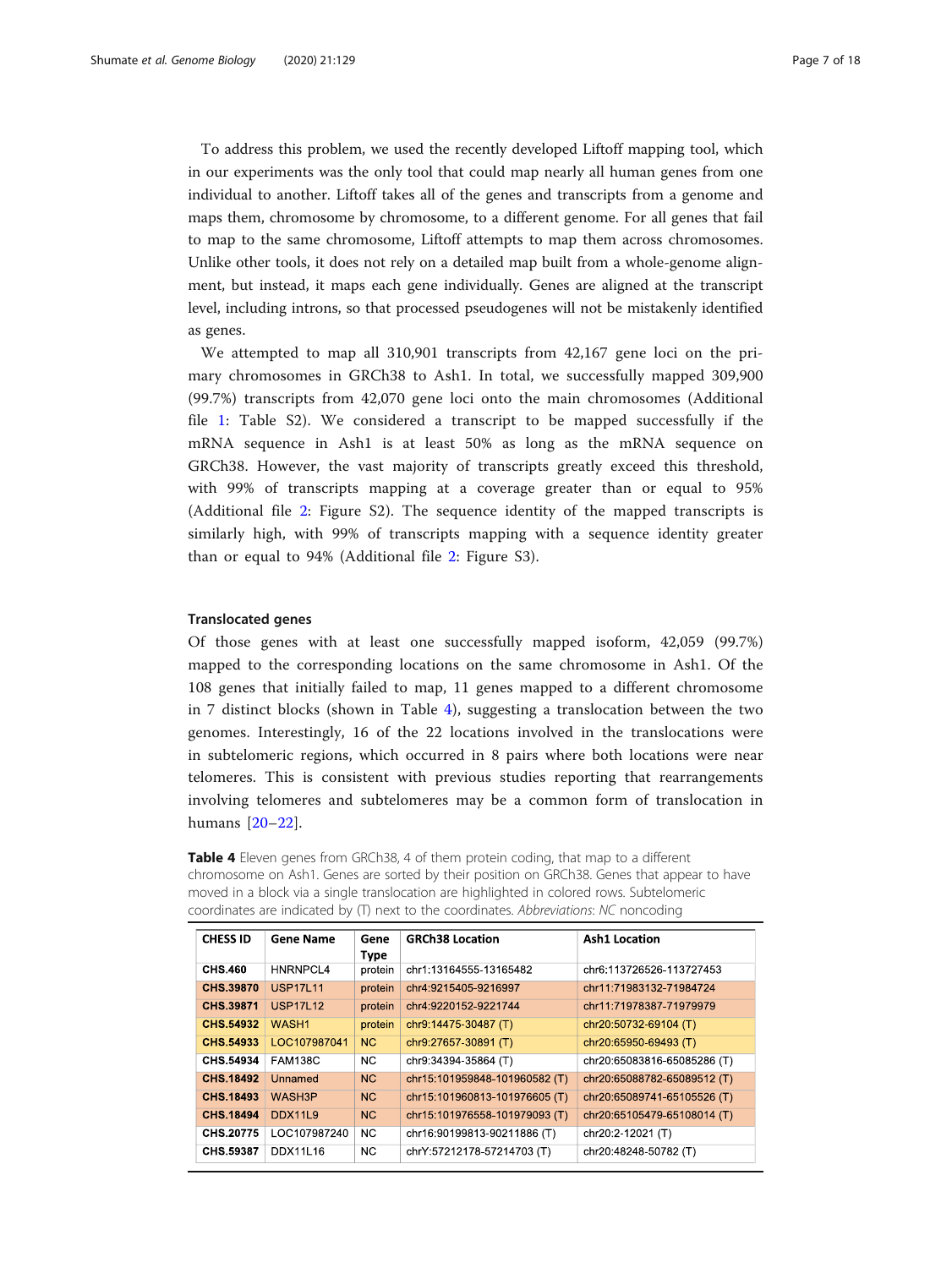We examined the translocation between chromosomes 15 and 20, which contains three of the genes in Table [4,](#page-6-0) by looking more closely at the alignment between GRCh38 and Ash1. The translocation is at the telomere of both chromosomes, from position 65,079,275 to 65,109,824 (30,549 bp) of Ash1 chr20 and 101,950,338 to 101, 980,928 (30,590 bp) of GRCh39 chr15. To confirm the translocation, we aligned an independent set of very long PacBio reads, all from HG002, to the Ash1 v1.7 assembly (see the "[Methods](#page-12-0)" section) and evaluated the region around the breakpoint on chr20. These alignments show deep, consistent coverage extending many kilobases on both sides of the breakpoint, supporting the correctness of the Ash1 assembly (Fig. 1).

#### Missing genes

Sixty-two genes failed entirely to map from GRCh38 onto Ash1, and another 32 genes mapped only partially (below the 50% coverage threshold), as shown in Table [5.](#page-8-0) All of the genes that failed to map or that mapped partially were members of multi-gene families, and in every case, there was at least one other copy of the missing gene present in Ash1, at an average identity of 98.5%. Thus, there are no cases at all of a gene that is present in GRCh38 and that is entirely absent from Ash1; the genes shown in Table [5](#page-8-0) represent cases where Ash1 has fewer members of a multi-gene family. Three additional genes (2 protein coding, 1 lncRNA) mapped to two unplaced contigs, which will provide a guide to placing those contigs in future releases of the Ash1 assembly.

After mapping the genes onto Ash1, we extracted the coding sequences from transcripts that mapped completely (coverage equal to 100%), aligned them to the coding sequences from GRCh38, and called variants relative to GRCh38 (see the "[Methods](#page-12-0)" section). Within the 35,513,365 bp in these protein-coding transcripts, we found 20,864 single-nucleotide variants and indels. Fourteen thousand four hundred ninety-nine of



chromosome 15 (GRCh38) and 20 (Ash1). The top portion of the figure shows the coordinates on chr20. Below that is a histogram of read coverage, and the individual reads fill the bottom part of the figure. The indels in the reads, shown as colored bars on each read, are due to the relatively high error rate of the long reads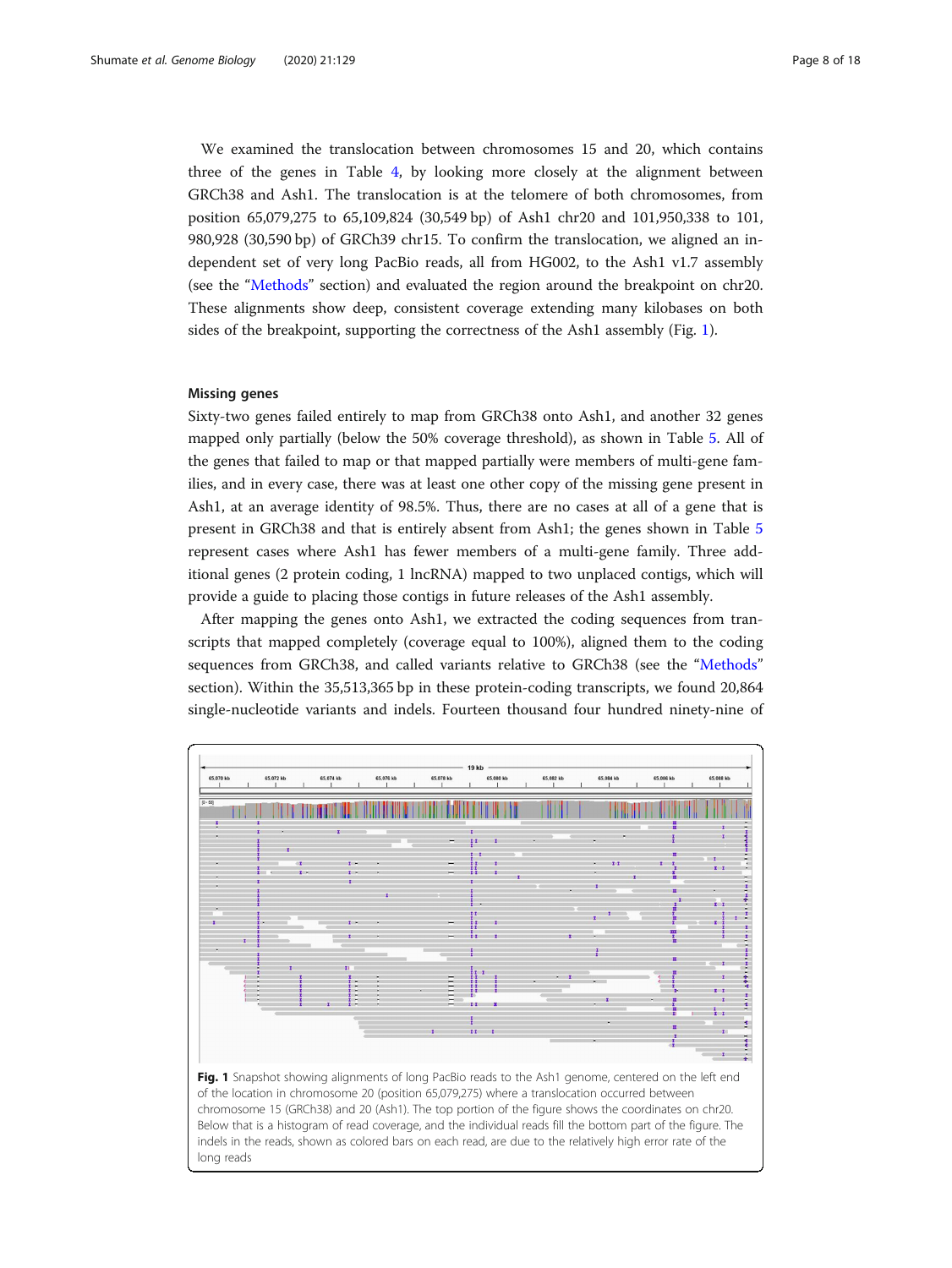|           | gene appears in month, it only to the genes are protein eounig and share noncounty.<br>the protein-coding genes are members of multi-gene families. Abbreviations: NC, noncoding |           |                           |                |  |
|-----------|----------------------------------------------------------------------------------------------------------------------------------------------------------------------------------|-----------|---------------------------|----------------|--|
| CHESS ID  | Gene name                                                                                                                                                                        | Gene type | GRCh38 location           | Mapping status |  |
| CHS.5     | LOC105379212                                                                                                                                                                     | <b>NC</b> | chr1:51943-53959          | Unmapped       |  |
| CHS.6     | OR4F5                                                                                                                                                                            | Protein   | chr1:69091-70008          | Unmapped       |  |
| CHS.8     | LOC729737                                                                                                                                                                        | NC        | chr1:134773-140566        | Unmapped       |  |
| CHS.461   | PRAMEF9                                                                                                                                                                          | Protein   | chr1:13175281-13179132    | Unmapped       |  |
| CHS.2763  | LOC107985199                                                                                                                                                                     | Protein   | chr1:143318207-143319096  | Unmapped       |  |
| CHS.2764  | LOC105371172                                                                                                                                                                     | <b>NC</b> | chr1:143323047-143327009  | Unmapped       |  |
| CHS.3550  | FCGR3B                                                                                                                                                                           | Protein   | chr1:161623196-161631963  | Unmapped       |  |
| CHS.4311  | LOC103021295                                                                                                                                                                     | <b>NC</b> | chr1:205957925-205958388  | Unmapped       |  |
| CHS.30466 | LIMS3-LOC440895                                                                                                                                                                  | NC        | chr2:109898432-109968577  | Unmapped       |  |
| CHS.32660 | LOC728323                                                                                                                                                                        | NC        | chr2:242088633-242169503  | Unmapped       |  |
| CHS.39504 | GTF2IP18                                                                                                                                                                         | NC        | chr3:198185965-198189923  | Unmapped       |  |
| CHS.39507 | Unnamed                                                                                                                                                                          | NC        | chr3:198219778-198222386  | Unmapped       |  |
| CHS.45102 | LOC107986552                                                                                                                                                                     | NC        | chr6:109026-111100        | Unmapped       |  |
| CHS.52504 | OR4F21                                                                                                                                                                           | Protein   | chr8:166086-167024        | Unmapped       |  |
| CHS.52763 | LOC100133267                                                                                                                                                                     | Protein   | chr8:12064389-12071747    | Unmapped       |  |
| CHS.54931 | DDX11L5                                                                                                                                                                          | <b>NC</b> | chr9:11987-14525          | Unmapped       |  |
| CHS.54937 | <b>LINC01388</b>                                                                                                                                                                 | NC        | chr9:100804-114246        | Unmapped       |  |
| CHS.54939 | FOXD4                                                                                                                                                                            | Protein   | chr9:116231-118417        | Unmapped       |  |
| CHS.56331 | LOC107987034                                                                                                                                                                     | Protein   | chr9:104234781-104235568  | Unmapped       |  |
| CHS.56391 | Unnamed                                                                                                                                                                          | Protein   | chr9:107257286-107261972  | Unmapped       |  |
| CHS.7894  | <b>OR51A2</b>                                                                                                                                                                    | Protein   | chr11:4954772-4955713     | Unmapped       |  |
| CHS.11017 | PRB <sub>2</sub>                                                                                                                                                                 | Protein   | chr12:11391540-11395564   | Unmapped       |  |
| CHS.14171 | PRR20A                                                                                                                                                                           | Protein   | chr13:57140918-57143939   | Unmapped       |  |
| CHS.14613 | METTL21C                                                                                                                                                                         | Protein   | chr13:102685747-102704311 | Unmapped       |  |
| CHS.14764 | LOC102724510                                                                                                                                                                     | <b>NC</b> | chr13:111754561-111757459 | Unmapped       |  |
| CHS.18131 | GOLGA6L5P                                                                                                                                                                        | NC        | chr15:84506168-84516847   | Unmapped       |  |
| CHS.18488 | OR4F4                                                                                                                                                                            | Protein   | chr15:101922142-101923059 | Unmapped       |  |
| CHS.19166 | NPIPA3                                                                                                                                                                           | Protein   | chr16:14704711-14726338   | Unmapped       |  |
| CHS.20776 | LOC107987239                                                                                                                                                                     | NC        | chr16:90220197-90225200   | Unmapped       |  |
| CHS.19681 | TP53TG3B                                                                                                                                                                         | Protein   | chr16:33358385-33363478   | Unmapped       |  |
| CHS.20874 | LOC105377826                                                                                                                                                                     | <b>NC</b> | chr17:61388-97400         | Unmapped       |  |
| CHS.20875 | LOC101929823                                                                                                                                                                     | <b>NC</b> | chr17:97711-133841        | Unmapped       |  |
| CHS.20876 | LOC101929828                                                                                                                                                                     | <b>NC</b> | chr17:110296-111566       | Unmapped       |  |
| CHS.22187 | KRTAP9-6                                                                                                                                                                         | Protein   | chr17:41265378-41265860   | Unmapped       |  |
| CHS.23950 | LOC102724130                                                                                                                                                                     | <b>NC</b> | chr18:11103-15928         | Unmapped       |  |
| CHS.23951 | Unnamed                                                                                                                                                                          | <b>NC</b> | chr18:14195-14958         | Unmapped       |  |
| CHS.23952 | LOC105371950                                                                                                                                                                     | <b>NC</b> | chr18:42666-4701          | Unmapped       |  |
| CHS.34254 | LOC102724184                                                                                                                                                                     | <b>NC</b> | chr21:5011163-5017158     | Unmapped       |  |
| CHS.34255 | LOC105379484                                                                                                                                                                     | <b>NC</b> | chr21:5011976-5012684     | Unmapped       |  |
| CHS.34256 | LOC102723996                                                                                                                                                                     | Protein   | chr21:5022044-5046678     | Unmapped       |  |
| CHS.34276 | LOC102724370                                                                                                                                                                     | <b>NC</b> | chr21:6070758-6073132     | Unmapped       |  |
| CHS.34887 | LOC107987302                                                                                                                                                                     | <b>NC</b> | chr21:43434853-43442401   | Unmapped       |  |

<span id="page-8-0"></span>Table 5 Ninety-four genes that are completely or mostly missing in Ash1. The Mapping status column shows "unmapped" if the gene is entirely missing from Ash1, and "partial" if less than 50% of the gene appears in Ash1. Forty of the genes are protein-coding and 54 are noncoding. All of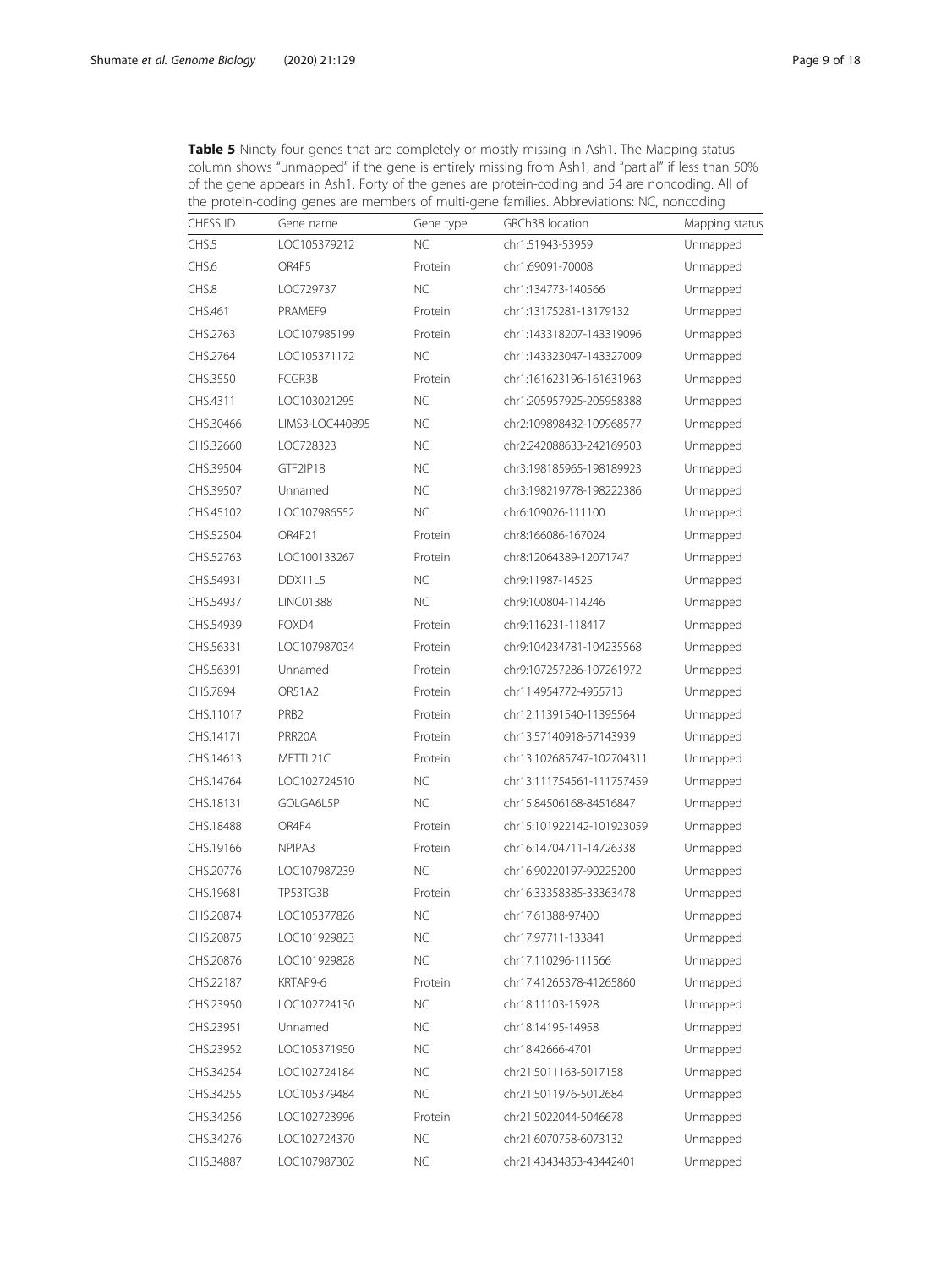| <b>Table 5</b> Ninety-four genes that are completely or mostly missing in Ash1. The Mapping status |  |
|----------------------------------------------------------------------------------------------------|--|
| column shows "unmapped" if the gene is entirely missing from Ash1, and "partial" if less than 50%  |  |
| of the gene appears in Ash1. Forty of the genes are protein-coding and 54 are noncoding. All of    |  |
| the protein-coding genes are members of multi-gene families. Abbreviations: NC, noncoding          |  |
| (Continued)                                                                                        |  |

| <b>CHESS ID</b> | Gene name        | Gene type | GRCh38 location           | Mapping status |
|-----------------|------------------|-----------|---------------------------|----------------|
| CHS.34888       | LINC00319        | <b>NC</b> | chr21:43450024-43453893   | Unmapped       |
| CHS.34889       | LINC00313        | <b>NC</b> | chr21:43462094-43478223   | Unmapped       |
| CHS.34912       | PWP <sub>2</sub> | Protein   | chr21:44107262-44131181   | Unmapped       |
| CHS.34913       | C21orf33         | Protein   | chr21:44133612-44145723   | Unmapped       |
| CHS.34914       | LOC105377138     | Protein   | chr21:44158746-44160189   | Unmapped       |
| CHS.35279       | LOC105377190     | <b>NC</b> | chr22:21359596-21360702   | Unmapped       |
| CHS.58009       | GAGE12J          | Protein   | chrX:49322030-49329387    | Unmapped       |
| CHS.58010       | GAGE13           | Protein   | chrX:49331603-49338952    | Unmapped       |
| CHS.58011       | GAGE12B          | Protein   | chrX:49341183-49529921    | Unmapped       |
| CHS.58270       | <b>FAM226B</b>   | <b>NC</b> | chrX:72777073-72779095    | Unmapped       |
| CHS.58374       | LOC102724150     | <b>NC</b> | chrX:89403129-89455254    | Unmapped       |
| CHS.58376       | TGIF2LX          | Protein   | chrX:89921941-89922883    | Unmapped       |
| CHS.58675       | RHOXF2B          | Protein   | chrX:120072264-120077742  | Unmapped       |
| CHS.58694       | CT47A12          | Protein   | chrX:120877490-120932399  | Unmapped       |
| CHS.58695       | CT47A11          | Protein   | chrX:120933840-120937260  | Unmapped       |
| CHS.58696       | CT47A10          | Protein   | chrX:120938701-120942121  | Unmapped       |
| CHS.58697       | <b>CT47A9</b>    | Protein   | chrX:120943561-120946981  | Unmapped       |
| CHS.58854       | <b>CT45A2</b>    | Protein   | chrX:135811668-135820062  | Unmapped       |
| CHS.58856       | <b>CT45A8</b>    | Protein   | chrX:135846497-135854588  | Unmapped       |
| CHS.58857       | <b>CT45A9</b>    | Protein   | chrX:135863418-135871812  | Unmapped       |
| CHS.1790        | LOC107984964     | <b>NC</b> | chr1:61637114-61650098    | Partial        |
| CHS.2787        | LOC105371206     | <b>NC</b> | chr1:144153168-144170705  | Partial        |
| CHS.3547        | HSPA7            | <b>NC</b> | chr1:161601221-161608551  | Partial        |
| CHS.3548        | FCGR2C           | <b>NC</b> | chr1:161562688-161604463  | Partial        |
| CHS.4366        | LOC105372881     | <b>NC</b> | chr1:207365822-207373252  | Partial        |
| CHS.5223        | Unnamed          | <b>NC</b> | chr1:248535005-248536680  | Partial        |
| CHS.30144       | LOC105374854     | <b>NC</b> | chr2:88825277-88886154    | Partial        |
| CHS.31297       | PHOSPHO2-KLHL23  | Protein   | chr2:169694454-169751886  | Partial        |
| CHS.39506       | Unnamed          | <b>NC</b> | chr3:198198959-198219542  | Partial        |
| CHS.50848       | NSUN5P2          | <b>NC</b> | chr7:72948293-72954763    | Partial        |
| CHS.50952       | LOC541473        | <b>NC</b> | chr7:75391949-75395461    | Partial        |
| CHS.54613       | LOC107986982     | Protein   | chr8:140620807-140625255  | Partial        |
| CHS.54936       | PGM5P3-AS1       | <b>NC</b> | chr9:72674-88826          | Partial        |
| CHS.55501       | ZNF658B          | <b>NC</b> | chr9:39443815-39464526    | Partial        |
| CHS.55736       | LOC105376078     | NC.       | chr9:70669974-70714251    | Partial        |
| CHS.56296       | LOC105376181     | NC.       | chr9:100901764-100906823  | Partial        |
| CHS.6710        | LOC105378410     | <b>NC</b> | chr10:87189779-87194905   | Partial        |
| CHS.8878        | PGA3             | Protein   | chr11:61203307-61216278   | Partial        |
| CHS.14172       | PRR20B           | Protein   | chr13:57147488-57150509   | Partial        |
| CHS.17645       | LOC105376718     | NC        | chr15:66858141-66867024   | Partial        |
| CHS.18489       | LOC107987229     | <b>NC</b> | chr15:101936986-101939014 | Partial        |
|                 |                  |           |                           |                |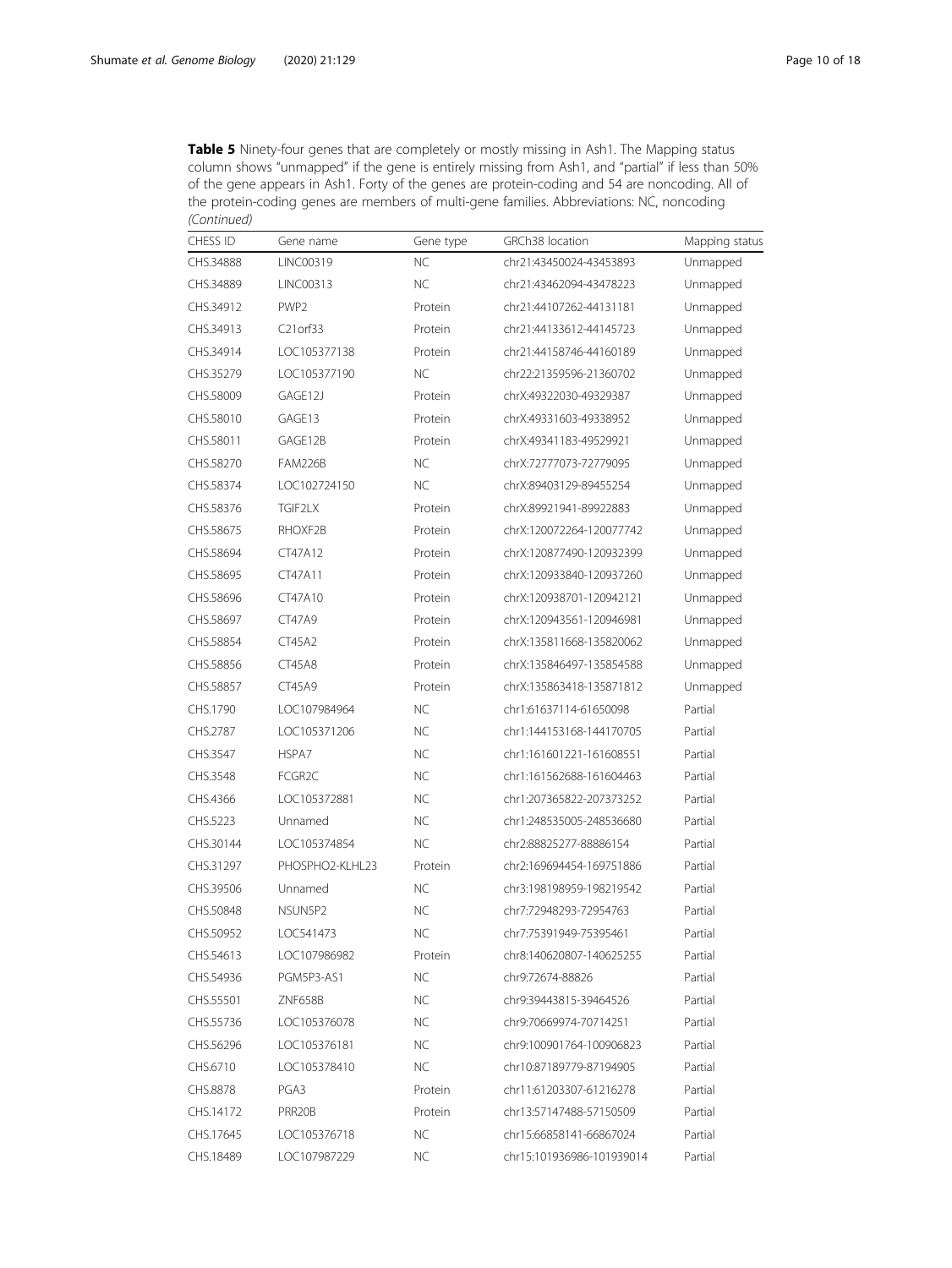| <b>Table 5</b> Ninety-four genes that are completely or mostly missing in Ash1. The Mapping status |
|----------------------------------------------------------------------------------------------------|
| column shows "unmapped" if the gene is entirely missing from Ash1, and "partial" if less than 50%  |
| of the gene appears in Ash1. Forty of the genes are protein-coding and 54 are noncoding. All of    |
| the protein-coding genes are members of multi-gene families. Abbreviations: NC, noncoding          |
| (Continued)                                                                                        |

| CHESS ID  | Gene name      | Gene type | GRCh38 location           | Mapping status |
|-----------|----------------|-----------|---------------------------|----------------|
| CHS.18491 | <b>FAM138E</b> | <b>NC</b> | chr15:101954885-101956355 | Partial        |
| CHS.20774 | LOC105371423   | NC.       | chr16:90186142-90219472   | Partial        |
| CHS.34257 | 10C105372832   | <b>NC</b> | chr21:5055735-5062892     | Partial        |
| CHS.34279 | LOC102724428   | Protein   | chr21:6111134-6123778     | Partial        |
| CHS.34916 | LOC105377139   | NC.       | chr21:44172147-44191773   | Partial        |
| CHS.34917 | Unnamed        | <b>NC</b> | chr21:44175401-44179738   | Partial        |
| CHS.57466 | Unnamed        | NC.       | chrX:3891438-3902000      | Partial        |
| CHS.58012 | GAGF12C        | Protein   | chrX:49532177-49539541    | Partial        |
| CHS.58377 | LOC105373292   | NC.       | chrX:90234591-90265462    | Partial        |
| CHS.59131 | WASIR1         | <b>NC</b> | chrX:156014615-156017057  | Partial        |
| CHS.59270 | VCY1B          | Protein   | chrY:14056222-14056958    | Partial        |

these variants fell within the GIAB "callable" regions for high-confidence variants, although 3963 of these were in GIAB "difficult" repetitive regions, for which alignments are often ambiguous. Of the 10,536 variants not in these difficult regions, 10,456 (99.2%) agreed with the GIAB high-confidence variant set. In the difficult regions, 3804/3963 (96.0%) agreed with the GIAB set.

We then annotated the changes in amino acids caused by variants and incomplete mapping for all protein-coding sequences. Out of 124,238 protein-coding transcripts from 20,197 genes, 92,600 (74.5%) have 100% identical protein sequences. Another 26, 566 (21.4%) have at least one amino acid change but yield proteins with the identical length, and 1561 (1.3%) have frame-preserving mutations that insert or delete one or more amino acids, leaving the rest of the protein unchanged. Table 6 shows statistics on all of the changes in protein sequences. If a protein had more than 1 variant, we

Table 6 Comparison of protein-coding sequences between Ash1 and GRCh38. Here, "insertion" means an insertion in Ash1 relative to GRCh38, and other terms are similarly referring to changes in Ash1 compared to GRCh38. "Truncated" indicates the transcript was only partially mapped. "Stop gained" refers to premature stop codons caused by a SNP

| Variant type       | Number of coding sequences |
|--------------------|----------------------------|
| Identical          | 92,600                     |
| Mis-sense variant  | 26,566                     |
| In-frame deletion  | 956                        |
| In-frame insertion | 605                        |
| Frameshift variant | 2158                       |
| Start lost         | 169                        |
| Stop gained        | 416                        |
| Stop lost          | 58                         |
| Truncated          | 564                        |
| Unmapped           | 138                        |
| <b>Total</b>       | 124,230                    |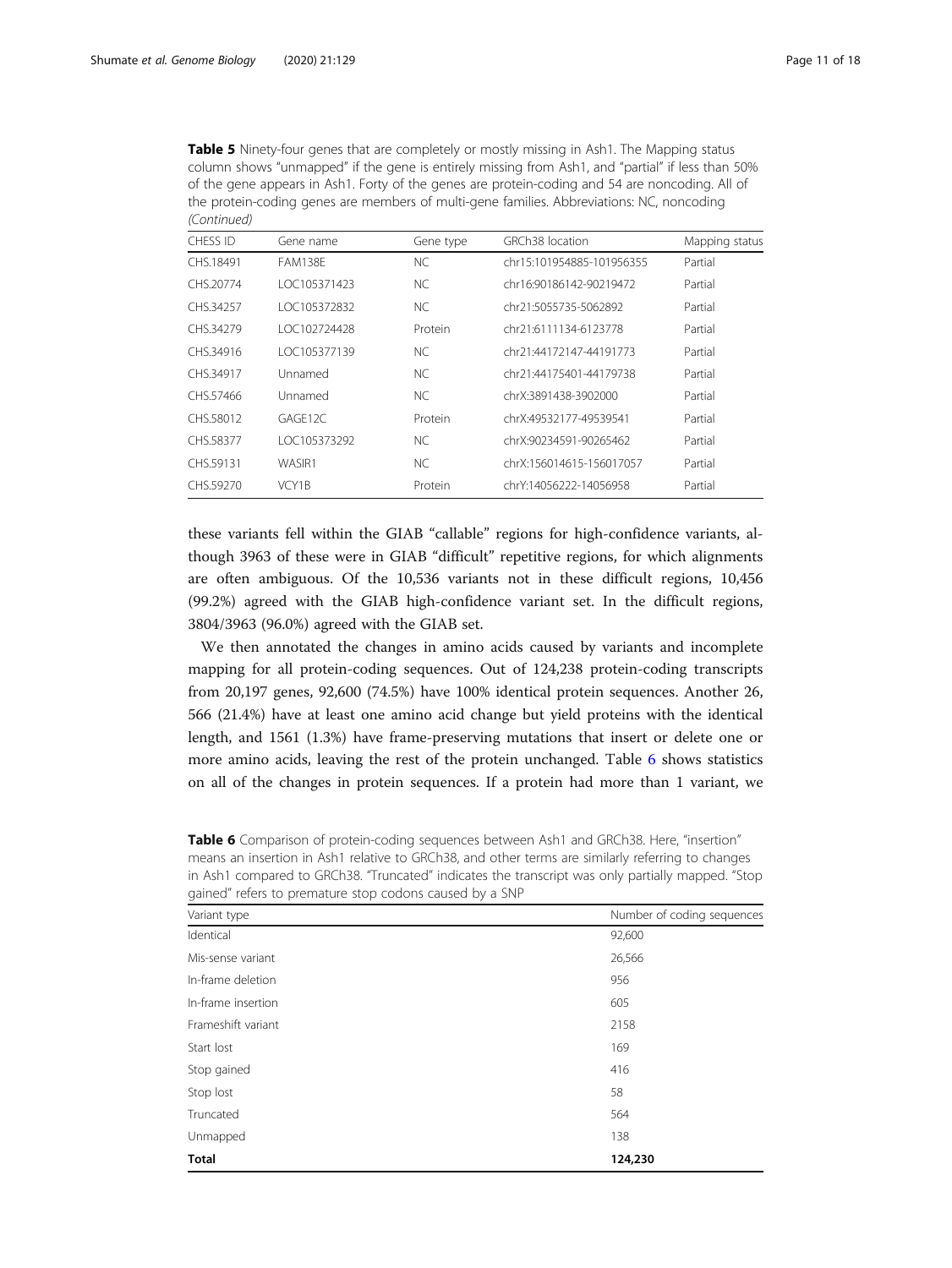counted it under the most consequential variant, i.e., if a protein had a missense variant and a premature stop codon, we include it in the "stop gained" group.

Of particular interest are those transcripts with variants that significantly disrupt the protein sequence and may result in loss of function. These include transcripts affected by a frameshift (2158), stop loss (58), stop gain (416), start loss (58), or truncation due to incomplete mapping (564). These disrupted isoforms represent 885 gene loci; however, 505 of these genes have at least 1 other isoform that is not affected by a disrupting variant. This leaves 380 genes in which all isoforms have at least one disruption; the full list is provided in Additional file [1](#page-15-0): Table S1.

#### **Discussion**

The assembly and annotation of this first Ashkenazi reference genome, Ash1, are comparable in completeness to the current human reference genome, GRCh38. We began by creating a high-quality de novo assembly of Ash1, using reads generated by multiple sequencing technologies, and then improved the assembly in multiple ways, using GRCh38 for chromosome-scale scaffolding and then using high-quality variant benchmarks from GIAB, computed on data from the same individual, to correct thousands of small consensus sequence errors. Unlike GRCh38, which represents a mosaic of multiple individuals, Ash1 is derived almost entirely from a single individual. More precisely, Ash1 v1.7 contains 2,973,118,650 bp mapped onto chromosomes, of which 98.04% derive from a single Ashkenazi individual, and the remaining 58,317,846 bp (1.96%) were taken from GRCh38. As more data and better assemblies become available, we expect this latter portion to shrink.

The gene content of Ash1 is nearly identical to GRCh38: all of the genes are present, with the only differences being 40 protein-coding genes and 54 noncoding genes (0.22% of the total) that are present in fewer copies. Eleven genes were mapped to different chromosomes, suggesting a small number of chromosomal rearrangements that predominately involve exchanges of subtelomeric regions. It is likely that Ash1 contains additional copies of some genes, but we did not attempt to search for these.

Similarly to GRCh38, Ash1 is not yet complete, and we plan to improve the assembly over time, much as GRCh38 has improved since its initial release in 2001. Newer sequence data including ultralong reads (over 100,000 bp in length) have recently been generated, which should allow additional gap filling and polishing of the genome sequence. Although the estimated quality of Ash1 v1.7 is very high, some disagreements between the current assembly and the GIAB benchmarks remain, indicating further room for improvement, especially in the resolution of complex repetitive regions. Additional analysis may also be needed to confirm that the small number of missing and disrupted genes are genuine differences between the genomes rather than incorrectly assembled repeats.

Nonetheless, the Ash1 genome provides a ready-to-use reference for any genetic studies involving individuals with an Ashkenazi Jewish background. In these individuals, alignments to Ash1 should yield fewer variants than alignment against GRCh38, which in turn will allow investigators to spend less time eliminating irrelevant variants. In addition, the computational methods used in this study provide a recipe that should allow the construction of many more human reference genomes, representing the many different populations of humans in the world today.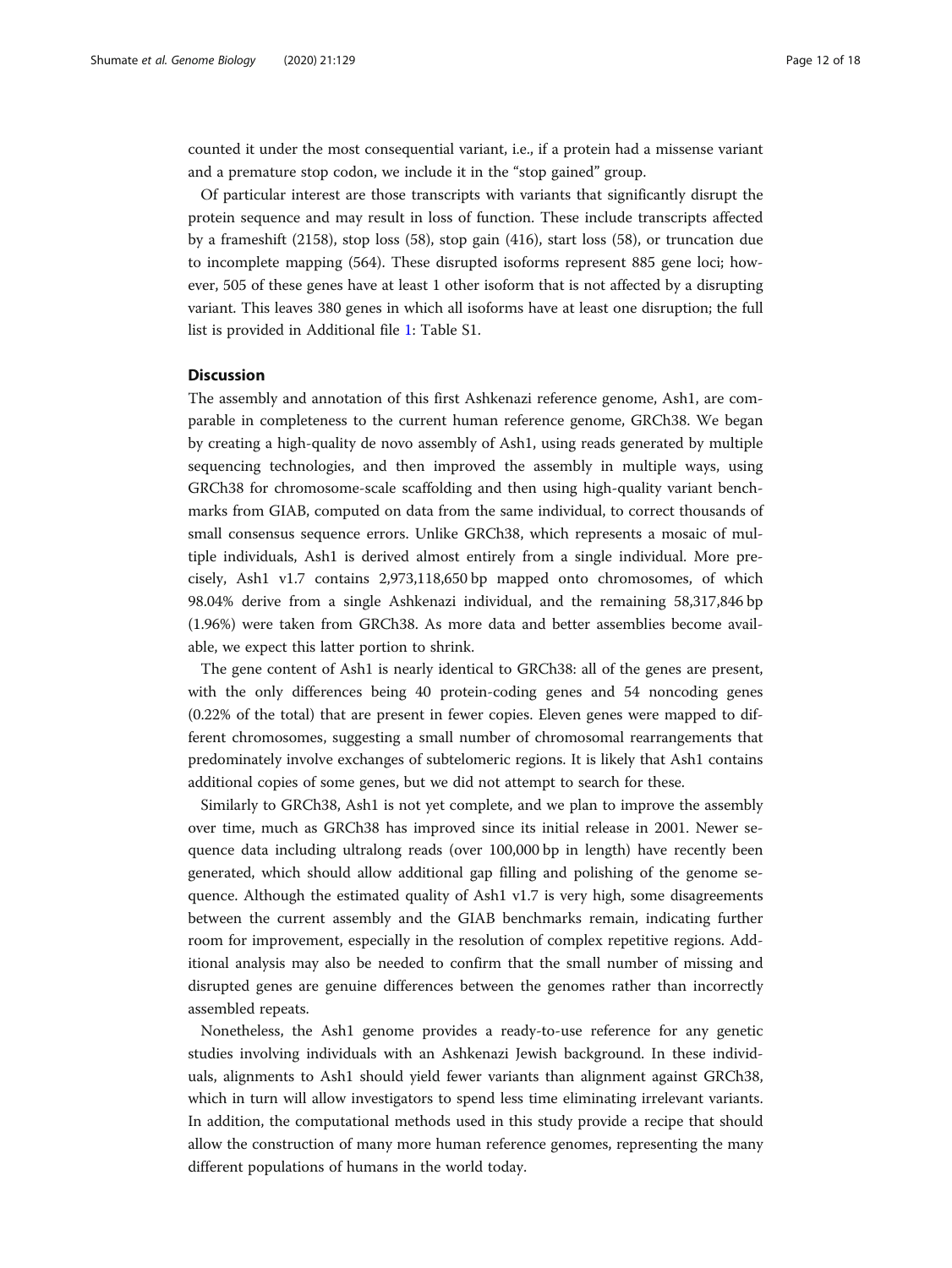#### <span id="page-12-0"></span>Methods

For the initial assembly of the combined Illumina, ONT, and PacBio data, we used MaSuRCA v3.3.4 [\[23](#page-16-0)] to generate a set of contigs that we designated the Ash1 v0.5 assembly. We filtered the primary assembly for haplotype duplications by aligning the assembly to itself and looking for contigs that were completely covered by other, larger contigs and that were > 97% identical to the larger contig. This process filtered out 3438 small contigs containing 56,956,142 bp. To assign the contigs to chromosomes, we used a scaffolding script included in MaSuRCA (chromosome\_scaffolder.sh) that first aligned the assembly to the GRCh38.p12 reference genome using MUMmer4 [[24](#page-16-0)]. Many contigs aligned end-to-end to a single chromosome, and these were easy to place. The script then considered the contigs that aligned to GRCh38 in multiple disjoint chunks. Each alignment that ended within a contig, and that was  $>$  5 kb from either end of the contig, was designated a potential breakpoint.

The scaffolding script then aligned the ONT reads to the Ash1 v0.5 contigs using blasr [[25\]](#page-16-0) and computed the read coverage. A potential breakpoint was deemed a misassembly if there was a region of either low  $(\leq 3x)$  or high ( $> 35x$ ) coverage within 50 kb of the alignment breakpoint. This procedure identified 470 breakpoints and then split the Ash0.5 contigs at those mis-assemblies. Note that if a mis-assembly occurred in a low coverage region, the contig was split at the weak point. If the mis-assembly occurred in a high-coverage region, then it was likely due to a repetitive sequence, and the contig was split at the alignment breakpoint location. After splitting, the script realigned the split contigs to the GRCh38 reference and used the best alignments to assign each contig or partial contig to a chromosome location. The resulting "tiled" assembly, Ash1 v0.9, had 2,843,368,711 bases in 1026 contigs assigned to specific chromosomes. The remaining contigs were left unplaced.

Some gaps in the initial Ash1 assembly occurred in areas where GRCh38 is ungapped, sometimes corresponding to regions that were manually curated to capture especially difficult repetitive regions. To capture these regions, we took two additional gap-filling steps. First, for every gap in Ash1 v0.9, we identified cases where contiguous GRCh38 sequence spanned the gap, with at least 2 kb of GRCh38 aligning uniquely to Ash1 v0.9 on both sides of the gap. In these cases, we filled the gap in Ash1 with the GRCh38 sequence. This step closed 412 gaps, yielding Ash1 v1.0. (Note that in the Ash1 genome, these GRCh38 sequences are recorded in lowercase, to distinguish them from the Ashkenazi-origin sequence, which is in uppercase.) Next, for the gaps where we could not find contiguous GRCh38 sequence that aligned to both sides of the gap in Ash1 v0.9, we looked for GRCh38 contigs that might fit into the gap, given the gap size estimate and the implied gap coordinates on GRCh38. We then inserted GRCh38 contigs that "fit" into the gaps surrounding them, leaving a 100-bp gap (represented as  $100 \text{ N/s}$ ) on both sides. This second step added 948 sequences from GRCh38 into the gaps, making the gaps smaller but leaving a pair of 100-bp gaps for each inserted contig. Some of these sequences were separate, small contigs in GRCh38, and some were derived from GRCh38 contigs that extended into gaps in Ash1 (see Additional file [2:](#page-15-0) Figure S1). This assembly, Ash1 v1.1, contained 948 more gaps than Ash1 v1.0, but the gaps were smaller. Overall, these two gap-filling steps added 58,317,846 bp of sequence from GRCh38.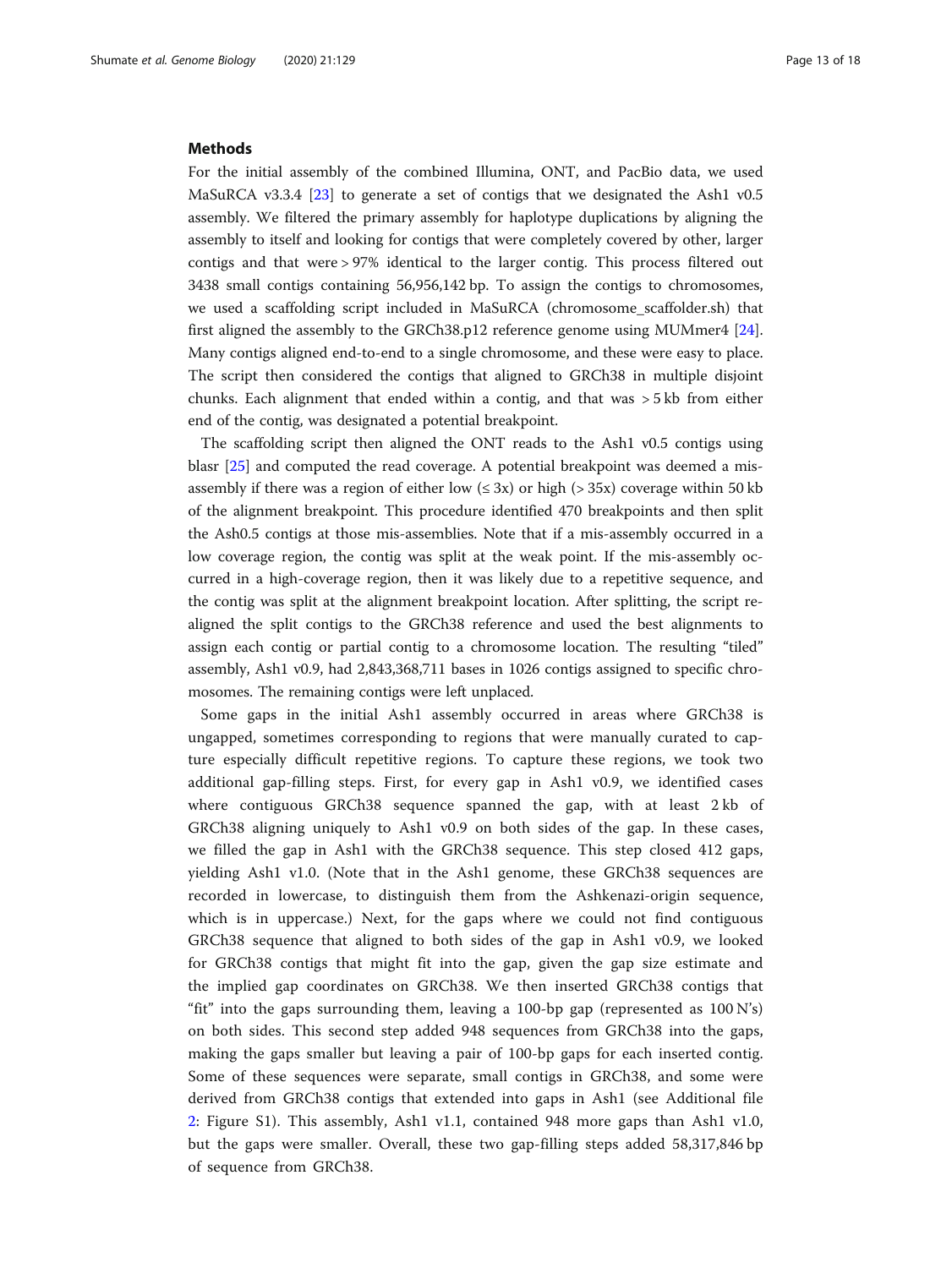We next searched Ash1 v1.1 for the 12,745 high-quality, isolated structural variants (insertions and deletions  $\geq 50$  bp) that Zook et al. identified by comparing the Ashkenazi trio data to GRCh37 [[16](#page-16-0)]. Because Ash1 has a different coordinate system from GRCh38, we had to use sequence alignment methods to find these SVs in Ash1. For this step, we extracted a region of sequence extending 1000 bp beyond each SV in both directions. (Note that if a variant occurred in a tandem duplication longer than 1000 bp, this strategy might fail to align it to the correct location.) We then aligned each region to Ash1 using nucmer [\[24](#page-16-0)] and filtered the results to determine which SVs were present and which were missing from Ash1 v1.1.

We also made small variant calls from Ash1 v1.1 relative to GRCh37 and compared these to the v4.0 benchmark variants from GIAB (which uses GRCh37) using the Global Alliance for Genomics and Health (GA4GH) Benchmark tools [[26\]](#page-16-0). Our definition of a false positive variant (FP) included all variants from Ash1 not in the GIAB v4.0 set of variant calls (i.e., in the vcf file) but within the v4.0 regions, as well as variants from Ash1 not matching the v4.0 genotype, e.g., heterozygous variants in the benchmark that are homozygous variants from Ash1 because Ash1 represents only one haplotype. To ignore errors due to Ash1 representing a single haplotype and identify potential errors in Ash1, we excluded FPs where the v4.0 call was heterozygous or compound heterozygous (reported as FP.gt by the GA4GH benchmarking tools) or where the FP was within 30 bp of a v4.0 variant (reported as FP.al). To identify candidates for correction in the assembly, we also excluded FPs in UCSC GRCh37 vs. GRCh37 selfchain alignments longer than 10 kb, since these were potential collapses in the assembly that would need to be corrected in a different way. Using the remaining FPs, we corrected 32,814 substitution errors, 6670 insertion errors, and 14,151 deletion errors in the Ash1 assembly. This did not correct any regions in Ash1 that aligned outside the v4.0 benchmark regions for GRCh37. These corrections yielded Ash1 v1.2.

To create Ash1 v1.3, we added 2,786,257 bases to the beginning of the X chromosome and 2,281,641 bases to the beginning of the Y chromosome, based on careful alignments to GRCh38. These sequences, which are part of the pseudo-autosomal regions, are nearly identical between X and Y in GRCh38 and in Ash1. We also identified  $\sim$  3 Mbp of sequence in two contigs that the assembler had labeled as "degenerate" that was missing from Ash1 but present on GRCh38, and we placed these contigs onto chromosomes.

To create v1.4, we re-aligned Ash1 v1.3 to GRCh38 using more sensitive parameters, allowing us to place a few additional contigs onto chromosomes. We then re-polished the v1.4 assembly with the POLCA software [[27\]](#page-16-0) to reduce the number of errors in the consensus, applying polishing to all of the sequences added in previous refinement steps. These steps made 54,125 substitution corrections and corrected 264,165 bases in insertion/deletion errors, yielding Ash1 v1.6.

Finally, in our initial comparison to the gnomAD Ashkenazi major alleles, we found 273,866 heterozygous SNV sites where the GRCh38 reference allele appeared in the Ash1.6 assembly but where HG002 contained the Ashkenazi major allele as well. For these sites, we replaced the Ash1 reference allele with the Ashkenazi major allele. Because the initial assembly arbitrarily chose a representative base at heterozygous sites, this step preserved the assembly's fidelity to the underlying HG002 sequence. These single-base changes resulted in Ash1 v1.7.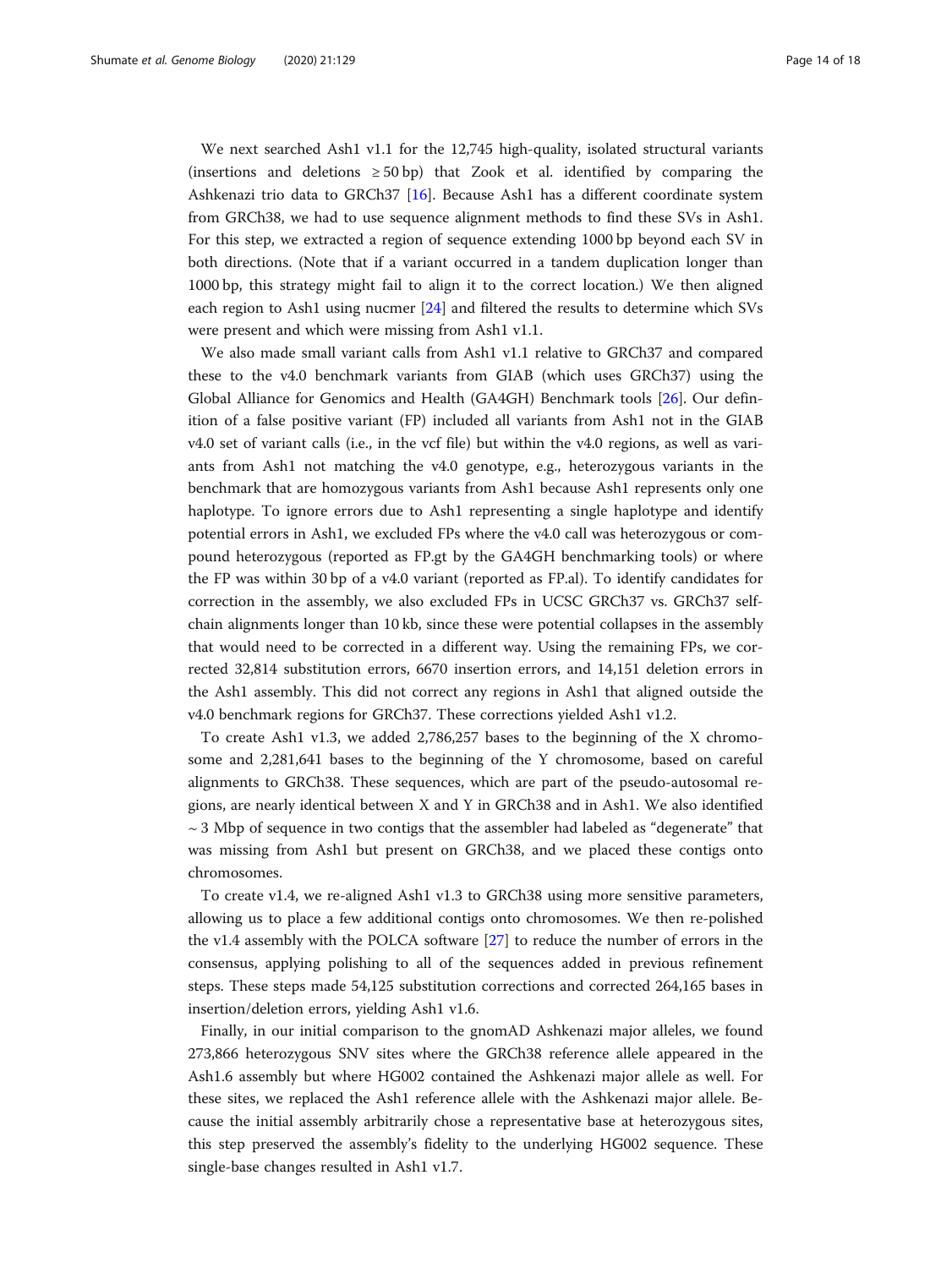#### Unplaced contigs

After chromosome assignment was done, 947 contigs remained unplaced. From those, we identified 92 contigs containing 5,118,131 bp as centromeric repeats; 26 contigs containing 5,716,977 bp mapped to unplaced scaffolds in GRCh38.p12, and the remaining 829 contigs containing 42,641,604 represent additional unknown contigs. All 829 unplaced contigs have their best matches to other human sequences, with alignment identities ranging from 78 to 97%.

#### Aligning long PacBio reads for validation

We downloaded a recently released set of PacBio HiFi reads, generated on the Sequel II System, from the HG002 Data Freeze (v1.0) at Human Pangenome Reference Consor-tium github site [\(https://github.com/human-pangenomics/HG002\\_Data\\_Freeze\\_v1.](https://github.com/human-pangenomics/HG002_Data_Freeze_v1.0#hg002-data-freeze-v10-recommended-downsampled-data-mix) [0#hg002-data-freeze-v10-recommended-downsampled-data-mix](https://github.com/human-pangenomics/HG002_Data_Freeze_v1.0#hg002-data-freeze-v10-recommended-downsampled-data-mix), also available from the NCBI SRA database under accessions SRX7083054, SRX7083055, SRX7083058, SRX7083059). These data, which were not used in our assembly of Ash1, were size selected for 15-kb and 20-kb fragments, and they represent ~34x genome coverage of the genome. We aligned them to Ash1 v1.7 genome using bwa-mem with default parameters. We filtered the alignments using samtools to include only reads aligning with a quality of 40 and above.

#### Benchmarking Ash V1.6 against GIAB HG002 V4.1 benchmark set

Variant calls for Ash V1.6 assembly against the GRCh38 reference without alternate loci or decoy sequences (available from [ftp://ftp.ncbi.nlm.nih.gov/genomes/all/GCA/000/001/405/](ftp://ftp.ncbi.nlm.nih.gov/genomes/all/GCA/000/001/405/GCA_000001405.15_GRCh38/seqs_for_alignment_pipelines.ucsc_ids/GCA_000001405.15_GRCh38_no_alt_analysis_set.fna.gz) [GCA\\_000001405.15\\_GRCh38/seqs\\_for\\_alignment\\_pipelines.ucsc\\_ids/GCA\\_000001405.15\\_](ftp://ftp.ncbi.nlm.nih.gov/genomes/all/GCA/000/001/405/GCA_000001405.15_GRCh38/seqs_for_alignment_pipelines.ucsc_ids/GCA_000001405.15_GRCh38_no_alt_analysis_set.fna.gz) [GRCh38\\_no\\_alt\\_analysis\\_set.fna.gz\)](ftp://ftp.ncbi.nlm.nih.gov/genomes/all/GCA/000/001/405/GCA_000001405.15_GRCh38/seqs_for_alignment_pipelines.ucsc_ids/GCA_000001405.15_GRCh38_no_alt_analysis_set.fna.gz) were made using dipcall version 0.1 [\[28\]](#page-16-0). The resulting variant calls were compared to GIAB HG002 V4.1 benchmark set using the hap.py bench-marking tool [[26](#page-16-0)].

Because the assembly represents a single haplotype, FPs were calculated differently from the standard hap.py output, where FPs due to genotype and allele mismatches were subtracted from the total false positives. QV values were calculated using the modified FP metric,  $QV = -10*log(FPs/benchmark region size)$ , where benchmark region size was "Subset.IS\_CONF.Size" from the hap.py output.

#### Mapping gnomAD SNVs onto Ash1

For each of the 2,008,397 gnomAD SNV sites where the Ashkenazi major allele differed from GRCh38, we extracted a 2-kb region centered on the SNV from GRCh38. We aligned these 2-kb sequences using nucmer [\[24](#page-16-0)] with a requirement that seed matches be at least 50 bases (-l 50) and that anchors be unique in the reference and query (--mum), to help eliminate spurious mappings in repetitive regions, though this reduced the number of SNVs considered. We then filtered the alignments further using delta-filter to collect alignments spanning at least 1980 bases (-l 1980) with at least 99% identity (-i 99), and took the best alignment of each region (-q). Coordinates were then converted to Ash1 by using the delta2paf utility from paftools [\[29\]](#page-16-0), followed by paftools liftover on the paf file to obtain the Ash1 genome coordinates of each original SNV site. This process unambiguously mapped 1,790,688 SNVs (89%) onto Ash1.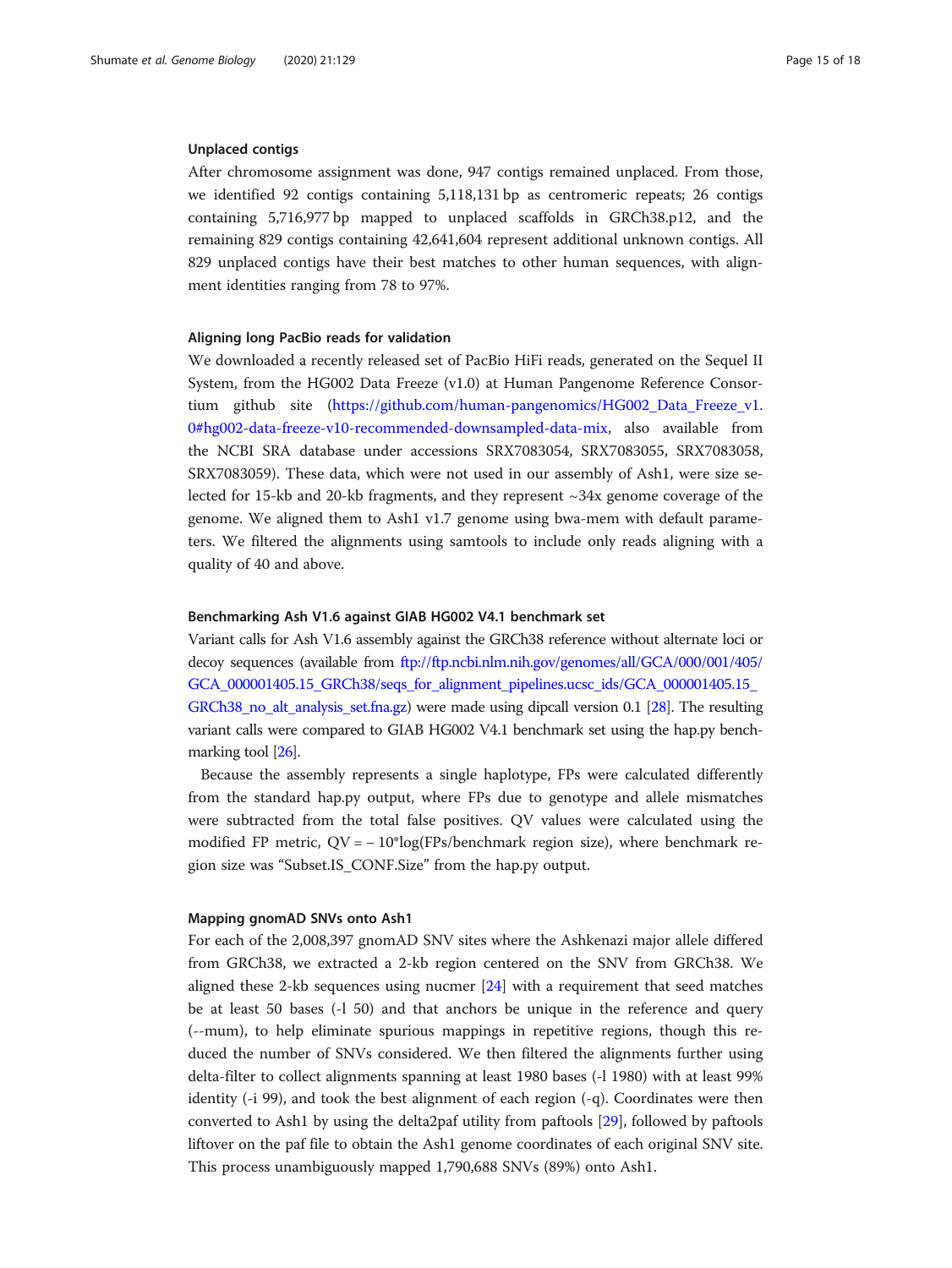#### <span id="page-15-0"></span>Comparing variants in mapped genes

Gffread was used to extract the coding sequences from GRCh38 and Ash1. Sequences were aligned pairwise using the EMBOSS Stretcher command line interface [\[30\]](#page-16-0) from Biopython 1.75. The alignments were used to determine the GRCh38 location, sequence, and functional consequence of each variant. When comparing GIAB HG002 V3.3.2 benchmark set, we excluded any transcripts that did not map with an alignment coverage of 100%. We compared the variants to the benchmark set using vcfeval from RealTimeGenomics tools [[31\]](#page-17-0). We used bedtools [[32\]](#page-17-0) to intersect the false positive var-iants in Ash1 genes with the union set of difficult regions from GIAB [\(ftp://ftp-trace.](ftp://ftp-trace.ncbi.nlm.nih.gov/giab/ftp/release/genome-stratifications/v2.0/GRCh38/union/GRCh38_alldifficultregions.bed) [ncbi.nlm.nih.gov/giab/ftp/release/genome-stratifications/v2.0/GRCh38/union/GRCh38\\_](ftp://ftp-trace.ncbi.nlm.nih.gov/giab/ftp/release/genome-stratifications/v2.0/GRCh38/union/GRCh38_alldifficultregions.bed) [alldifficultregions.bed](ftp://ftp-trace.ncbi.nlm.nih.gov/giab/ftp/release/genome-stratifications/v2.0/GRCh38/union/GRCh38_alldifficultregions.bed)).

#### Aligning transcripts between GRCh38 and Ash1

To compute the cumulative distributions shown in Figure S2 and S3 (Additional file 2), the mRNA sequences of the Ash1 transcripts and GRCh38 transcripts were extracted using gffread. The sequences were then aligned pairwise using the EMBOSS Stretcher command line interface [[30\]](#page-16-0) from Biopython 1.75, and the resulting alignments were used to calculate the percent of GRCh38 transcript lengths covered and the percent identity between the pairs of transcripts.

#### Supplementary information

Supplementary information accompanies this paper at <https://doi.org/10.1186/s13059-020-02047-7>.

Additional file 1: Tables S1, S2, and S3. Additional file 2: Figure S1, S2, and S3. Additional file 3. Review history.

#### Acknowledgements

Thanks to Adam Phillippy for the helpful comments on drafts of this manuscript. Certain commercial equipment, instruments, or materials are identified to specify adequately experimental conditions or reported results. Such identification does not imply recommendation or endorsement by the National Institute of Standards, nor does it imply that the equipment, instruments, or materials identified are necessarily the best available for the purpose.

#### Review history

The review history is available as Additional file 3.

#### Peer review information

Barbara Cheifet was the primary editor of this manuscript and managed its editorial process and peer review in collaboration with the rest of the editorial team.

#### Authors' contributions

AS, AVZ, RMS, DP, and MP created assemblies, annotation, and variant calls. AS, AVS, RMS, DP, JMW, NDO, and JMZ ran analyses to evaluate accuracy. All authors contributed to the design of the experiments. AS, AVZ, RMS, MP, and SLS wrote the manuscript. SLS conceived the project. All authors revised and edited the manuscript. The author(s) read and approved the final manuscript.

#### Funding

This work was supported in part by NIH under grants R01-HG006677 and R35-GM130151 to SLS and by the USDA National Institute of Food and Agriculture under grant 2018-67015-28199 to AVZ.

#### Availability of data and materials

The Ash1 assembly, including current and earlier versions, is freely available at [https://github.com/AshkenaziGenome/](https://github.com/AshkenaziGenome/Assembly) [Assembly](https://github.com/AshkenaziGenome/Assembly) [\[33](#page-17-0)] and has been deposited in GenBank as accession GCA\_011064465.1 and BioProject PRJNA607914 [\[34\]](#page-17-0). The github site also contains the gene annotation and an index with a mapping between the identifiers used by CHESS, RefSeq, and GENCODE.

#### Ethics approval and consent to participate

Not applicable.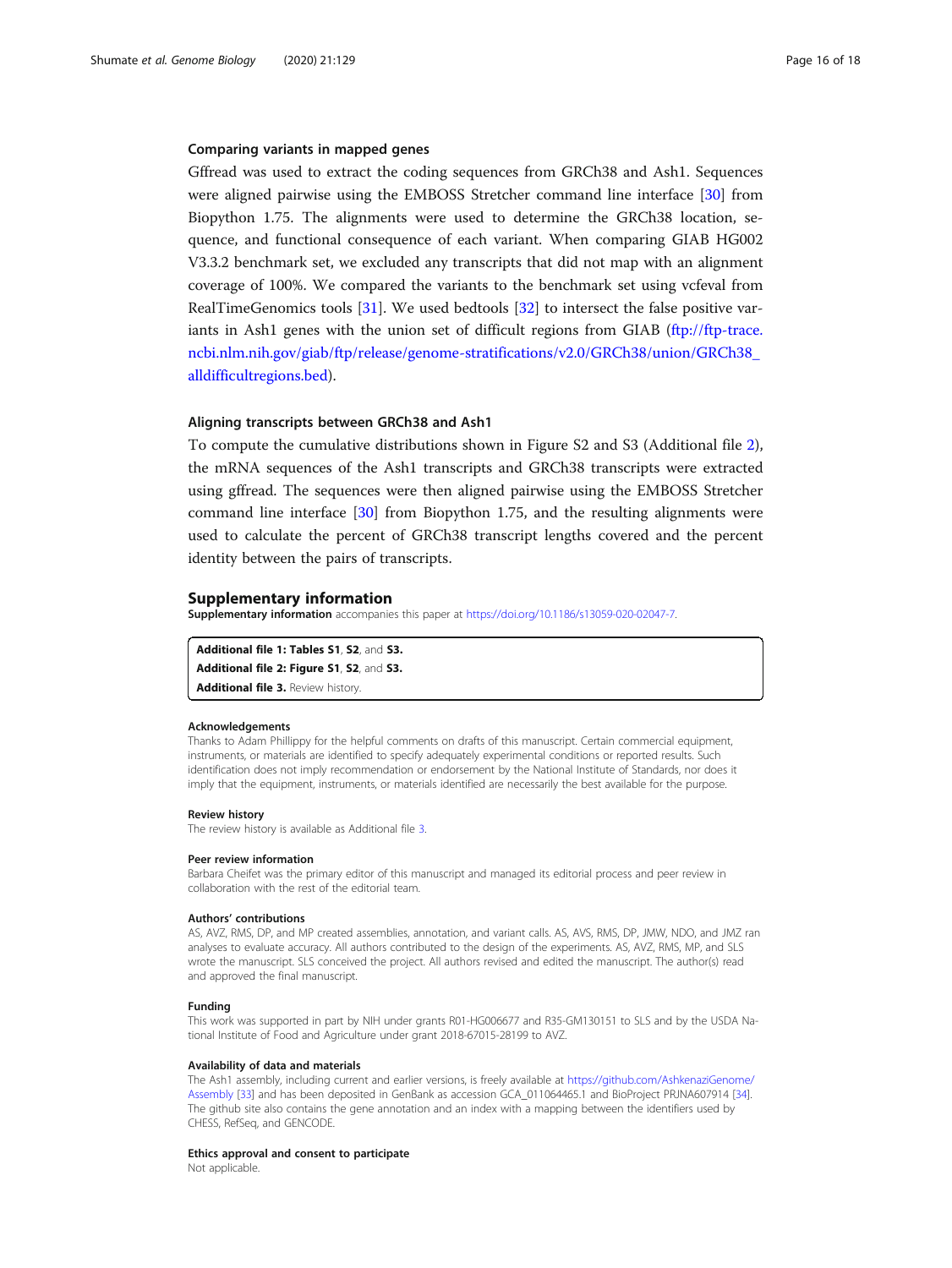#### <span id="page-16-0"></span>Competing interests

None.

#### Author details

<sup>1</sup> Center for Computational Biology, Johns Hopkins University, Baltimore, MD, USA. <sup>2</sup> Department of Biomedical Engineering, Johns Hopkins University, Baltimore, MD, USA. <sup>3</sup>Department of Computer Science, Johns Hopkins University, Baltimore, MD, USA. <sup>4</sup>National Institute of Standards and Technology, Gaithersburg, MD, USA. <sup>5</sup>Joint Initiative for Metrology in Biology, Stanford University, Stanford, CA, USA. <sup>6</sup>Department of Biostatistics, Johns Hopkins University Baltimore, MD, USA.

#### Received: 6 April 2020 Accepted: 15 May 2020 Published online: 02 June 2020

#### References

- 1. Green RE, Krause J, Briggs AW, Maricic T, Stenzel U, Kircher M, et al. A draft sequence of the Neandertal genome. Science. 2010;328(5979):710–22.
- 2. International Human Genome Sequencing Consortium. Initial sequencing and analysis of the human genome. Nature. 2001;409(6822):860–921.
- 3. Need AC, Goldstein DB. Next generation disparities in human genomics: concerns and remedies. Trends Genet. 2009; 25(11):489–94.
- 4. Popejoy AB, Fullerton SM. Genomics is failing on diversity. Nature. 2016;538(7624):161–4.
- 5. Ballouz S, Dobin A, Gillis JA. Is it time to change the reference genome? Genome Biol. 2019;20(1):159.
- 6. Wong KHY, Levy-Sakin M, Kwok PY. De novo human genome assemblies reveal spectrum of alternative haplotypes in diverse populations. Nat Commun. 2018;9(1):3040.
- 7. Magi A, D'Aurizio R, Palombo F, Cifola I, Tattini L, Semeraro R, et al. Characterization and identification of hidden rare variants in the human genome. BMC Genomics. 2015;16:340.
- 8. Ferrarini A, Xumerle L, Griggio F, Garonzi M, Cantaloni C, Centomo C, et al. The use of non-variant sites to improve the clinical assessment of whole-genome sequence data. PLoS One. 2015;10(7):e0132180.
- 9. Barbitoff YA, Bezdvornykh IV, Polev DE, Serebryakova EA, Glotov AS, Glotov OS, et al. Catching hidden variation: systematic correction of reference minor allele annotation in clinical variant calling. Genet Med. 2018;20(3):360–4.
- 10. Seo JS, Rhie A, Kim J, Lee S, Sohn MH, Kim CU, et al. De novo assembly and phasing of a Korean human genome. Nature. 2016;538(7624):243–7.
- 11. Church GM. The personal genome project. Mol Syst Biol. 2005;1:2005 0030.
- 12. Ball MP, Bobe JR, Chou MF, Clegg T, Estep PW, Lunshof JE, et al. Harvard Personal Genome Project: lessons from participatory public research. Genome Med. 2014;6(2):10.
- 13. Zook JM, Chapman B, Wang J, Mittelman D, Hofmann O, Hide W, et al. Integrating human sequence data sets provides a resource of benchmark SNP and indel genotype calls. Nat Biotechnol. 2014;32(3):246–51.
- 14. Zook JM, McDaniel J, Olson ND, Wagner J, Parikh H, Heaton H, et al. An open resource for accurately benchmarking small variant and reference calls. Nat Biotechnol. 2019;37(5):561–6.
- 15. Zook JM, Catoe D, McDaniel J, Vang L, Spies N, Sidow A, et al. Extensive sequencing of seven human genomes to characterize benchmark reference materials. Sci Data. 2016;3:160025.
- 16. Zook JM, Hansen NF, Olson ND, Chapman LM, Mullikin JC, Xiao C, et al. A robust benchmark for germline structural variant detection. bioRxiv. 2019. <https://www.biorxiv.org/content/10.1101/664623v3>.
- 17. Langmead B, Salzberg SL. Fast gapped-read alignment with Bowtie 2. Nat Methods. 2012;9(4):357–U54.
- 18. Karczewski KJ, Francioli LC, Tiao G, Cummings BB, Alföldi J, Wang Q, et al. The mutational constraint spectrum quantified from variation in 141,456 humans. bioRxiv. 2020. <https://www.biorxiv.org/content/10.1101/531210v4>.
- 19. Pertea M, Shumate A, Pertea G, Varabyou A, Breitwieser FP, Chang YC, et al. CHESS: a new human gene catalog curated from thousands of large-scale RNA sequencing experiments reveals extensive transcriptional noise. Genome Biol. 2018; 19(1):208.
- 20. Bailey SM, Murnane JP. Telomeres, chromosome instability and cancer. Nucleic Acids Res. 2006;34(8):2408–17.
- 21. Liddiard K, Ruis B, Takasugi T, Harvey A, Ashelford KE, Hendrickson EA, et al. Sister chromatid telomere fusions, but not NHEJ-mediated inter-chromosomal telomere fusions, occur independently of DNA ligases 3 and 4. Genome Res. 2016; 26(5):588–600.
- 22. Muraki K, Murnane JP. The DNA damage response at dysfunctional telomeres, and at interstitial and subtelomeric DNA double-strand breaks. Genes Genet Syst. 2018;92(3):135–52.
- 23. Zimin AV, Marcais G, Puiu D, Roberts M, Salzberg SL, Yorke JA. The MaSuRCA genome assembler. Bioinformatics. 2013; 29(21):2669–77.
- 24. Marcais G, Delcher AL, Phillippy AM, Coston R, Salzberg SL, Zimin A. MUMmer4: a fast and versatile genome alignment system. PLoS Comput Biol. 2018;14(1):e1005944.
- 25. Chaisson MJ, Tesler G. Mapping single molecule sequencing reads using basic local alignment with successive refinement (BLASR): application and theory. BMC Bioinformatics. 2012;13:238.
- 26. Krusche P, Trigg L, Boutros PC, Mason CE, De La Vega FM, Moore BL, et al. Best practices for benchmarking germline small-variant calls in human genomes. Nat Biotechnol. 2019;37(5):555–60.
- 27. Zimin AV, Salzberg SL. The genome polishing tool POLCA makes fast and accurate corrections in genome assemblies. PLoS Comput Biol. in press.
- 28. Li H, Bloom JM, Farjoun Y, Fleharty M, Gauthier L, Neale B, et al. A synthetic-diploid benchmark for accurate variantcalling evaluation. Nat Methods. 2018;15(8):595–7.
- 29. Li H. Minimap2: pairwise alignment for nucleotide sequences. Bioinformatics. 2018;34(18):3094–100.
- 30. Madeira F, Park YM, Lee J, Buso N, Gur T, Madhusoodanan N, et al. The EMBL-EBI search and sequence analysis tools APIs in 2019. Nucleic Acids Res. 2019;47(W1):W636–W41.